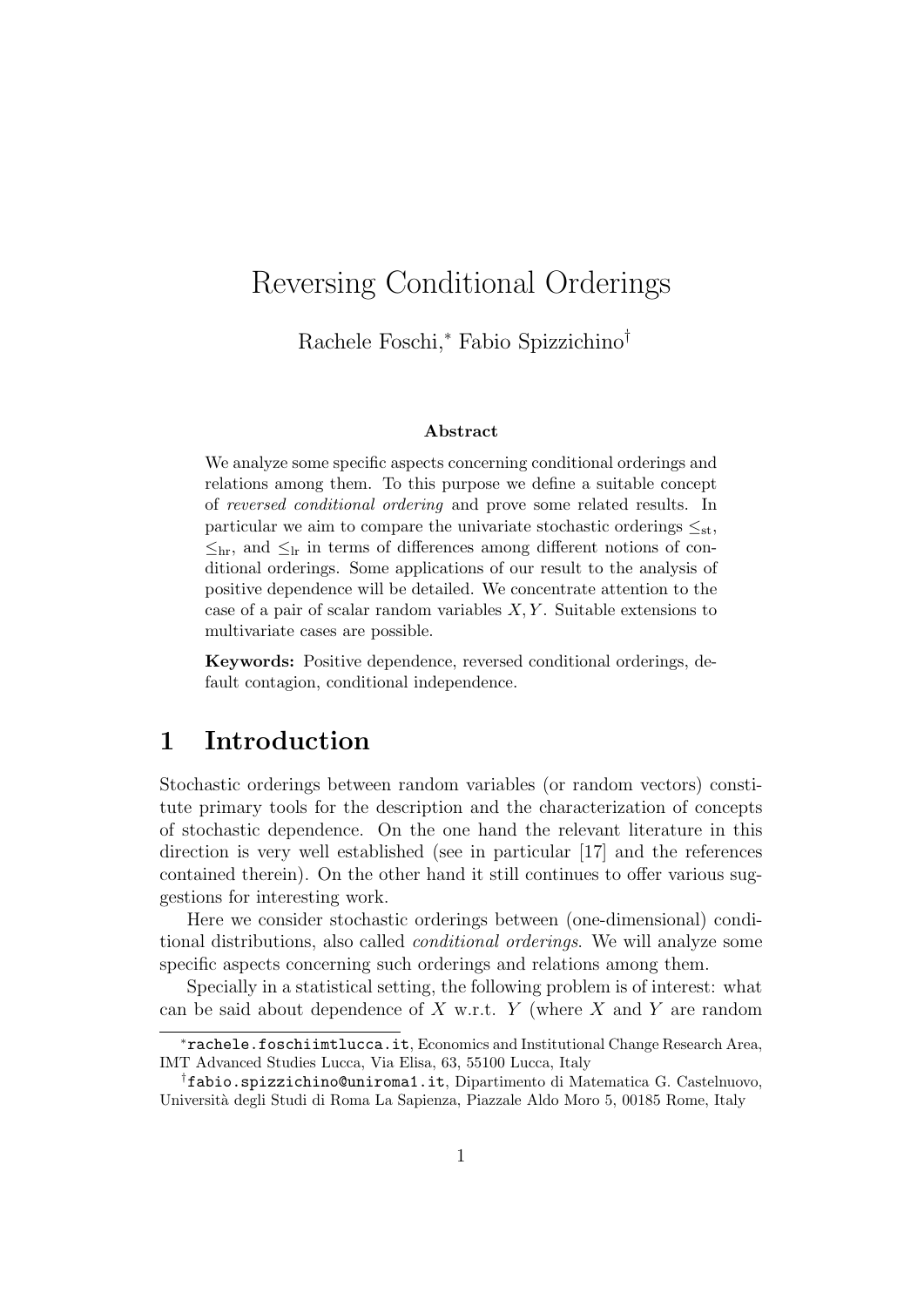variables or random vectors) when we assume that  $Y$  is stochastically increasing w.r.t. X in some specified sense? Attention to this topic has been given several times in the literature under different stand-points or different languages. One can see in particular the basic paper [7], [19, Chapter 3] and the recent papers [5, 6]. Related to this theme one can also see [15].

Some detailed aspects of this theme will be considered here for the special case of two scalar random variables. As a motivating purpose, we aim to compare the univariate stochastic orderings  $\leq_{st}$ ,  $\leq_{hr}$ , and  $\leq_{lr}$  in terms of differences among notions of conditional orderings.

For scalar random variables  $X$  and  $Y$ , we consider different conditional orderings of the form

$$
\mathcal{L}(Y|X \in I) \leq_* \mathcal{L}(Y|X \in I'),\tag{1}
$$

where I, I' are intervals of different types and  $\leq_*$  stands for  $\leq_{\text{st}}, \leq_{\text{hr}},$  or  $\leq_{\text{lr}}$ . In a few words, we can summarize our work by saying that we analyze implications or equivalences concerning such relations. Along this direction we will show some simple results that, at the best of our knowledge, have not been pointed out so far.

A concept of reversed conditional ordering will in particular emerge as natural from our discussion and our results will point out some symmetries existing between the mentioned univariate stochastic orderings  $\leq_{st}$ ,  $\leq_{hr}$ ,  $\leq_{lr}$ and different types of conditional orderings (where a "type" of ordering can be defined in terms of the possible choices for the intervals  $I, I'$  appearing in (1)). A main result in this direction is Theorem 1.

It is clear that conditional orderings define special notions of positive dependence (see in particular [4] and references cited therein). In the article, we will analyze positive dependence properties corresponding to the considered conditional orderings and we will see how results concerning implications and equivalences between conditional orderings can be translated in terms of dependence notions.

Then we will point out some direct applications of our results to dependence notions related with conditions of *default contagion* and to the case of conditional independence between X and Y .

More in details, the article is organized as follows. In Section 2 we first introduce some formal concepts needed to give a general definition of reversion of a conditional ordering. Then (Theorem 1) we point out a specific property, related with conditioning, of the  $\leq_{\text{st}}$  order. Definitions and results given in Section 2 will be directly applied in Section 3, where we detail the specific conditional orderings of our interest and present Theorem 2. In a few words we show how each conditional ordering of the form (1) is equivalent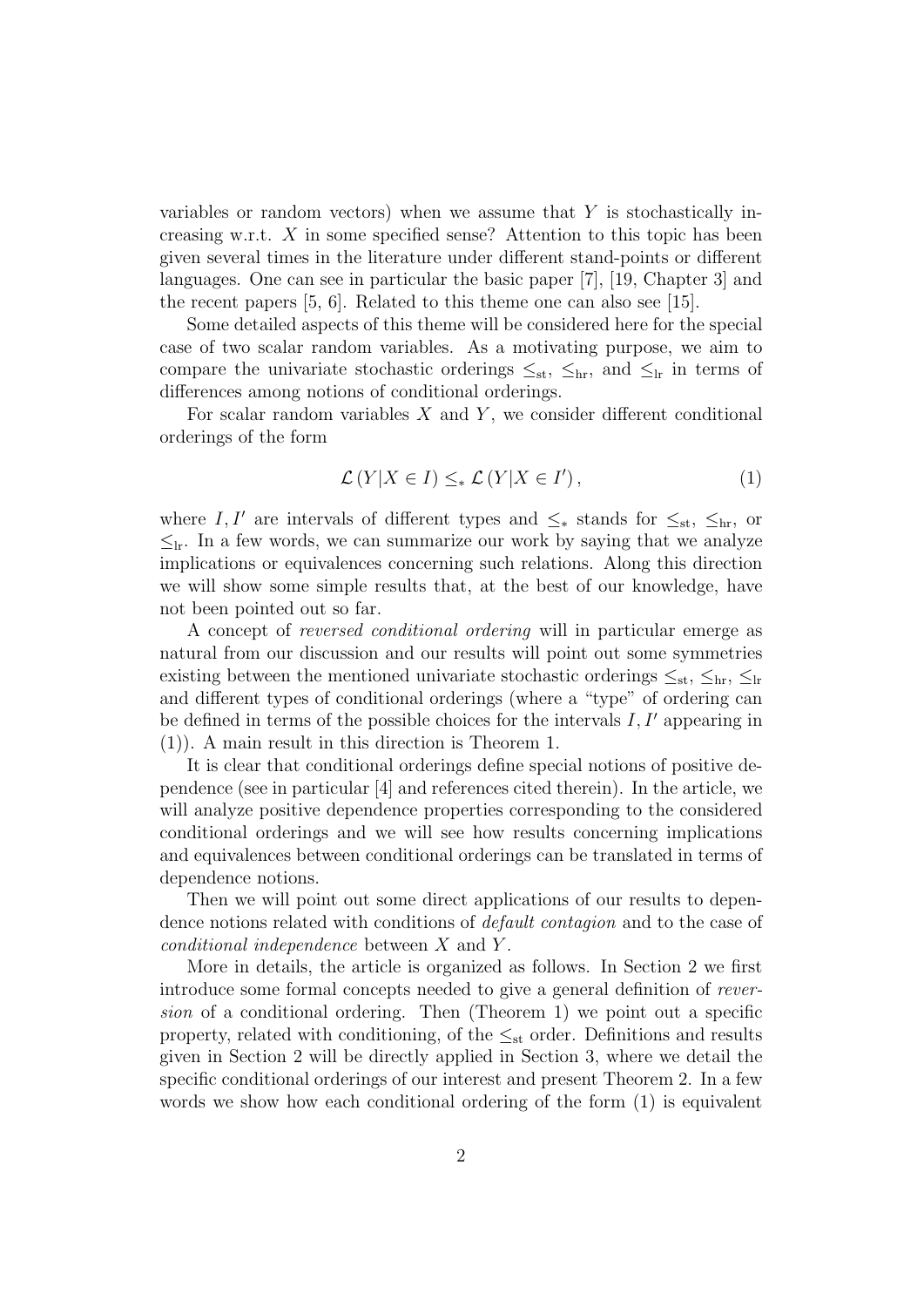to one of the form

$$
\mathcal{L}(X|Y \in J) \leq_{\tilde{\ast}} \mathcal{L}(X|Y \in J'), \tag{2}
$$

for suitable choice of the stochastic order  $\leq_{\tilde{\ast}}$  and of the intervals  $J, J'$ .

The equivalence of a conditional ordering of the form (1) or of the form (2) with a corresponding concept of dependence will be treated in Section 4. Arguments presented therein will directly suggest the definition of a new positive dependence concept, that is related with the notion of Stochastic Increasing and that we denote by SIRL. Section 5 presents two different types of applications of Theorem 2: concepts of default contagion and cases of conditional independence between  $X$  and  $Y$ . The latter application adds some potentially useful insight about positive dependence of conditionally independent random variables that are stochastically increasing w.r.t. a conditioning variable Z. Finally, we present a short discussion with some concluding remarks in Section 6. In the Appendix, we recall some notation and basic facts about stochastic dependence and copulas (see also [8, 13]).

The choice of restricting our analysis to pairs of scalar random variables, besides allowing us to simplify notation and definitions, is also motivated by specially relevant symmetries related with reversing conditional orderings. Our arguments, however, admit suitable generalizations to the multivariate case.

# 2 The role of usual stochastic ordering in conditioning

Let X, Y be two real-valued random variables. Let furthermore  $E, E'$  be events;  $\mathcal{L}(X)$ ,  $\mathcal{L}(X|E)$ ,  $\mathcal{L}(Y)$ ,  $\mathcal{L}(Y|E')$  will denote respectively the probability laws of X, X conditional on  $E$ , Y, Y conditional on  $E'$ . As a first issue in this section, we give a suitably general definition of stochastic monotonicity, of Y w.r.t.  $X$ . To this purpose, it is convenient to define an order on the class  $\mathcal I$  of all the intervals of  $\mathbb{R}_+$ .

**Definition 1.** For two intervals I, I' belonging to I, we set  $I \in I'$  if inf  $I <$  $\inf I'$  or  $\inf I = \inf I'$ ,  $\sup I' < \sup I$ .

The relation  $\epsilon$  is symmetric, anti-reflexive and transitive and it defines a total order on  $\mathcal{I}.$ 

Let  $\leq_*$  denote a univariate stochastic order and let  $\mathcal{A}, \mathcal{B}$  be two subclasses of  $I$ . On the basis of Definition 1, we can now give the following definition.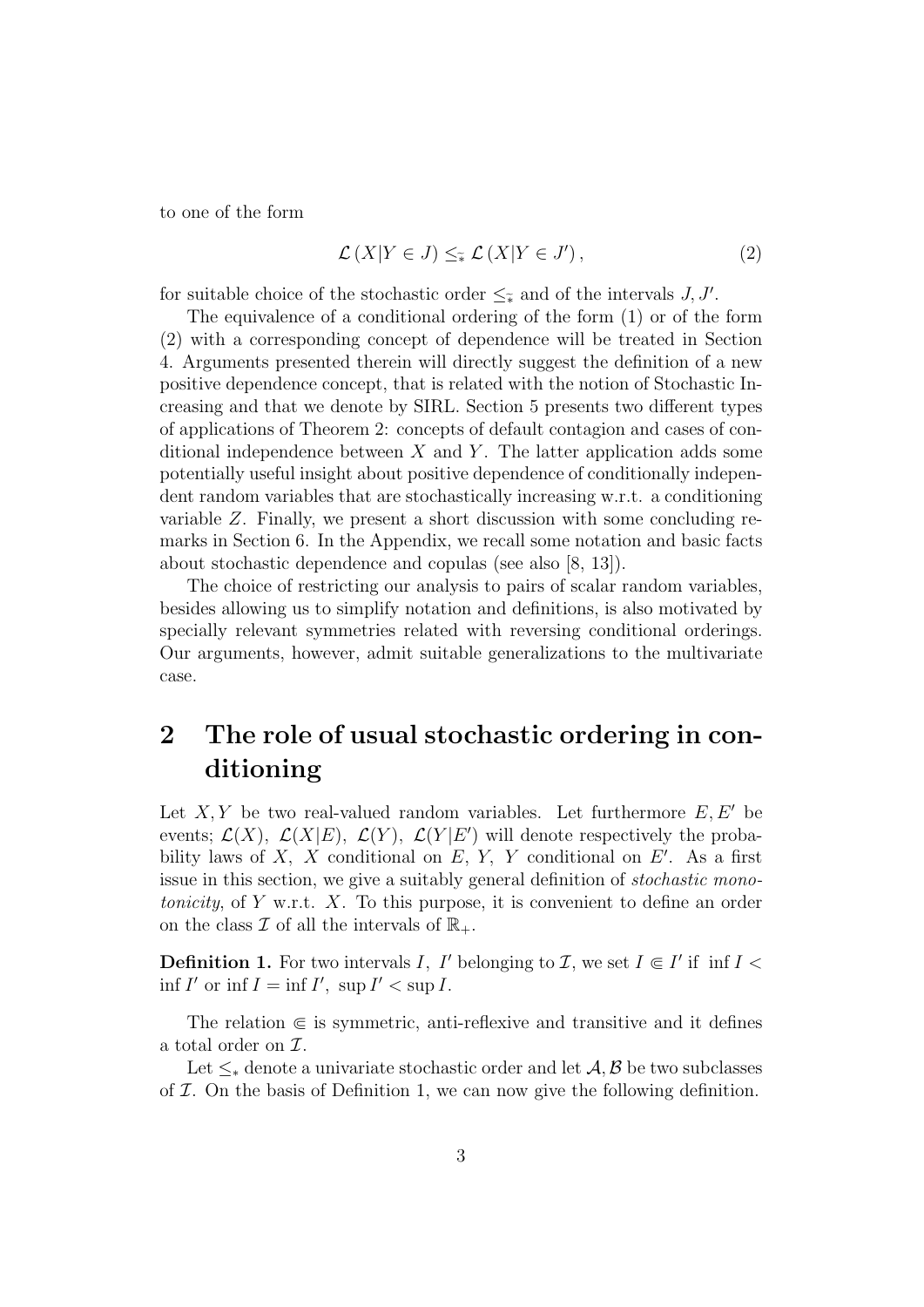**Definition 2.** Y is  $(\leq_*, \mathcal{A}, \mathcal{B})$ -stochastically increasing in X or stochastically increasing w.r.t. X in the sense  $(\leq_*, \mathcal{A}, \mathcal{B})$  if and only if, for any  $I \in \mathcal{A}, I' \in \mathcal{B}, I \Subset I',$ 

$$
\mathcal{L}(Y|X \in I) \leq_* \mathcal{L}(Y|X \in I').
$$

More shortly, we will also write  $Y \uparrow_{(\leq_*, \mathcal{A}, \mathcal{B})} X$ .

Remark 1. By Definition 2, we obtain the classical notion of Y stochastically increasing in  $X$  (SI(Y|X), see, e.g., the Appendix Section) by setting

$$
* = st, \mathcal{A} = \mathcal{B} = \{(x - \varepsilon, x + \varepsilon) | \varepsilon > 0, \ x > \varepsilon\}.
$$

**Definition 3.** Let  $\mathcal{A}, \mathcal{B}, \widetilde{\mathcal{A}}, \widetilde{\mathcal{B}}$  be classes of intervals and  $*, \widetilde{*}$  be stochastic orderings. The relation  $Y \uparrow_{(\leq_*, \mathcal{A}, \mathcal{B})} X$  is reverted by  $X \uparrow_{(\leq_* , \tilde{\mathcal{A}}, \tilde{\mathcal{B}})} Y$  if and only if, for any  $I \in \mathcal{A}, I' \in \mathcal{B}, J \in \widetilde{\mathcal{A}}, J' \in \widetilde{\mathcal{B}},$ 

$$
\mathcal{L}(Y|X \in I) \leq_* \mathcal{L}(Y|X \in I') \iff \mathcal{L}(X|Y \in J) \leq_* \mathcal{L}(X|Y \in J').
$$

In this paper, we consider the special cases of Definition 2 obtained by combining the following choices:

- 1.  $* = st$ ,
- 2.  $* = hr$ ,
- 3.  $* = lr$

and

A.  $\mathcal{L}(Y) \leq_* \mathcal{L}(Y | X > x)$   $\forall x > 0$ , B.  $\mathcal{L}(Y|X > x) \leq_* \mathcal{L}(Y|X > x') \quad \forall x < x',$ C.  $\mathcal{L}(Y|X=x) \leq_* \mathcal{L}(Y|X=x') \quad \forall x < x'.$ 

By using the notation of Definition 2, we respectively have

- A.  $\mathcal{A} = \{\mathbb{R}_+\}\$ and  $\mathcal{B} = \{(x, +\infty)|x > 0\},\$
- B.  $A = B = \{(x, +\infty) | x > 0 \},\$
- C.  $\mathcal{A} = \mathcal{B} = \{(x \varepsilon, x + \varepsilon) | \varepsilon > 0, x > \varepsilon\}.$

The following result points out a property of the usual stochastic order that is relevant in our setting. This result will allow us to find triples  $(\leq_*, \mathcal{A}, \mathcal{B}), (\leq_*, \widetilde{\mathcal{A}}, \widetilde{\mathcal{B}})$  satisfying Definition 3.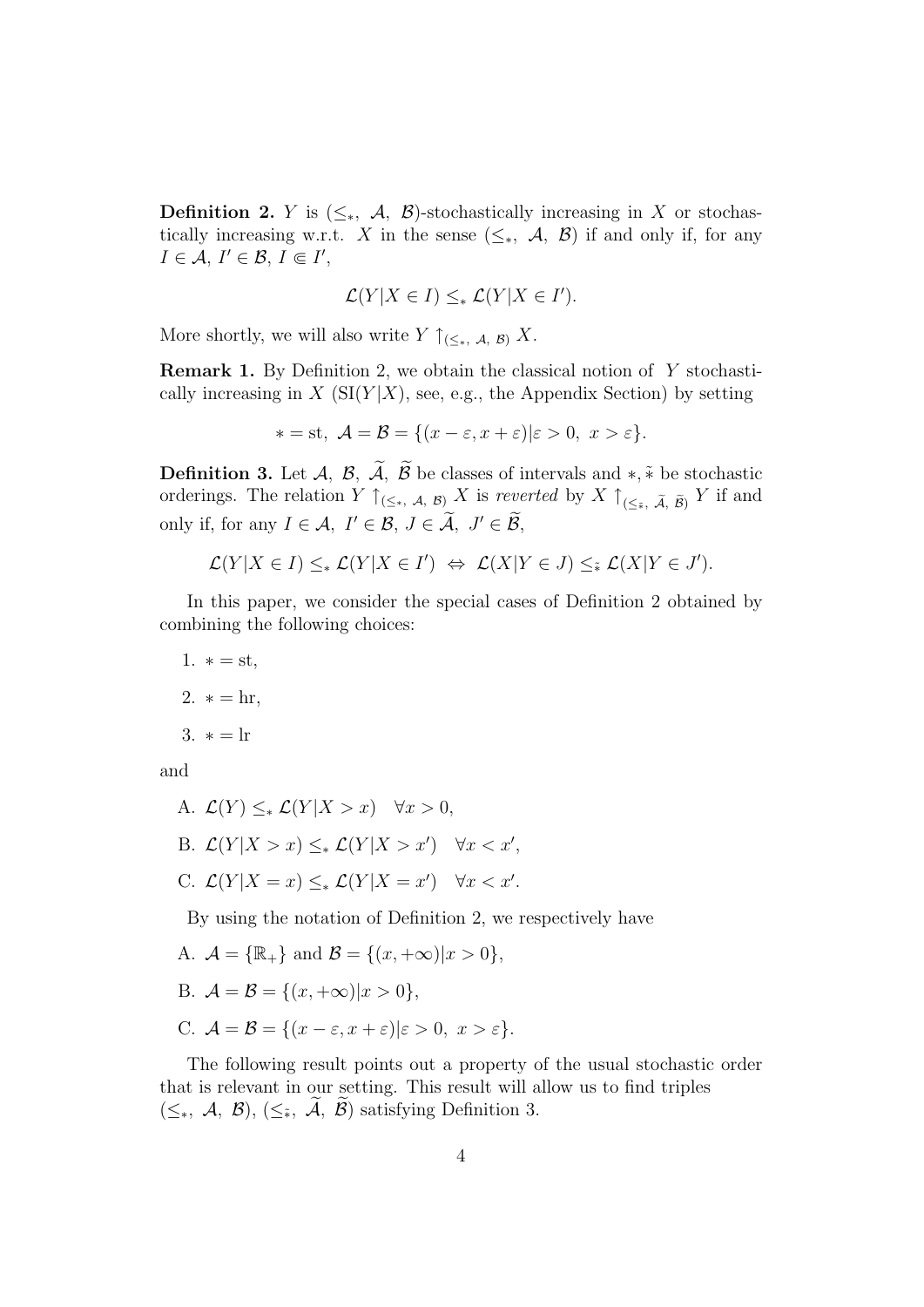**Theorem 1.** Let  $A, B, B'$  be intervals, with  $B \in B'$ . Then intervals  $A', D, D'$ exist, with  $D \in D'$  and such that

$$
\mathcal{L}(Y|Y \in A, X \in B) \leq_{st} \mathcal{L}(Y|Y \in A, X \in B')
$$
 (3)

is equivalent to

$$
\mathcal{L}(X|X \in A', Y \in D) \leq_{st} \mathcal{L}(X|X \in A', Y \in D'). \tag{4}
$$

Proof. By definition of usual stochastic order, inequalities (3), (4) also read as

$$
P{Y > y | Y \in A, X \in B} \le P{Y > y | Y \in A, X \in B'} \quad \forall y \ge 0,
$$
 (5)

$$
P\{X > x | X \in A', Y \in D\} \le P\{X > x | X \in A', Y \in D'\} \quad \forall x \ge 0. \tag{6}
$$

By Bayes' Theorem, Eq. (6) can be rewritten as

$$
\frac{P\{X > x, X \in A', Y \in D\}}{P\{X \in A', Y \in D\}} \le \frac{P\{X > x, X \in A', Y \in D'\}}{P\{X \in A', Y \in D'\}}
$$

and subsequently

$$
\frac{P\{Y \in D | X > x, X \in A'\}}{P\{Y \in D | X \in A'\}} \le \frac{P\{Y \in D' | X > x, X \in A'\}}{P\{Y \in D' | X \in A'\}}.
$$

On its turn, Eq. (5) becomes

$$
\frac{P\{Y > y, Y \in A | X \in B\}}{P\{Y \in A | X \in B\}} \le \frac{P\{Y > y, Y \in A | X \in B'\}}{P\{Y \in A | X \in B'\}}.
$$

Thus, Eq.'s (5) and (6) are equivalent if and only if, for some  $x, y > 0$ ,

$$
\begin{cases}\nD = A \\
D' = A \cap (y, +\infty) \\
A' = B \\
B' = A' \cap (x, +\infty).\n\end{cases}
$$
\n(7)

Since A is given,  $D \in D'$ . In fact, inf  $D' = \max(y, \inf A) \ge \inf A$ . We notice that, since intervals are connected sets, inf  $I = \inf I'$  implies  $I \subset I'$  or  $I' \subset I$ . Hence the condition inf  $I = \inf I'$  implies  $I \cup I' \in I \cap I'$ ; therefore

- if  $y > \inf A$ ,  $A \in A \cap (y, +\infty);$
- if  $y \leq \inf A$ ,  $A \cup (A \cap (y, +\infty)) \in A \cap (y, +\infty)$ , that is, again,  $A \in A \cap (y, +\infty).$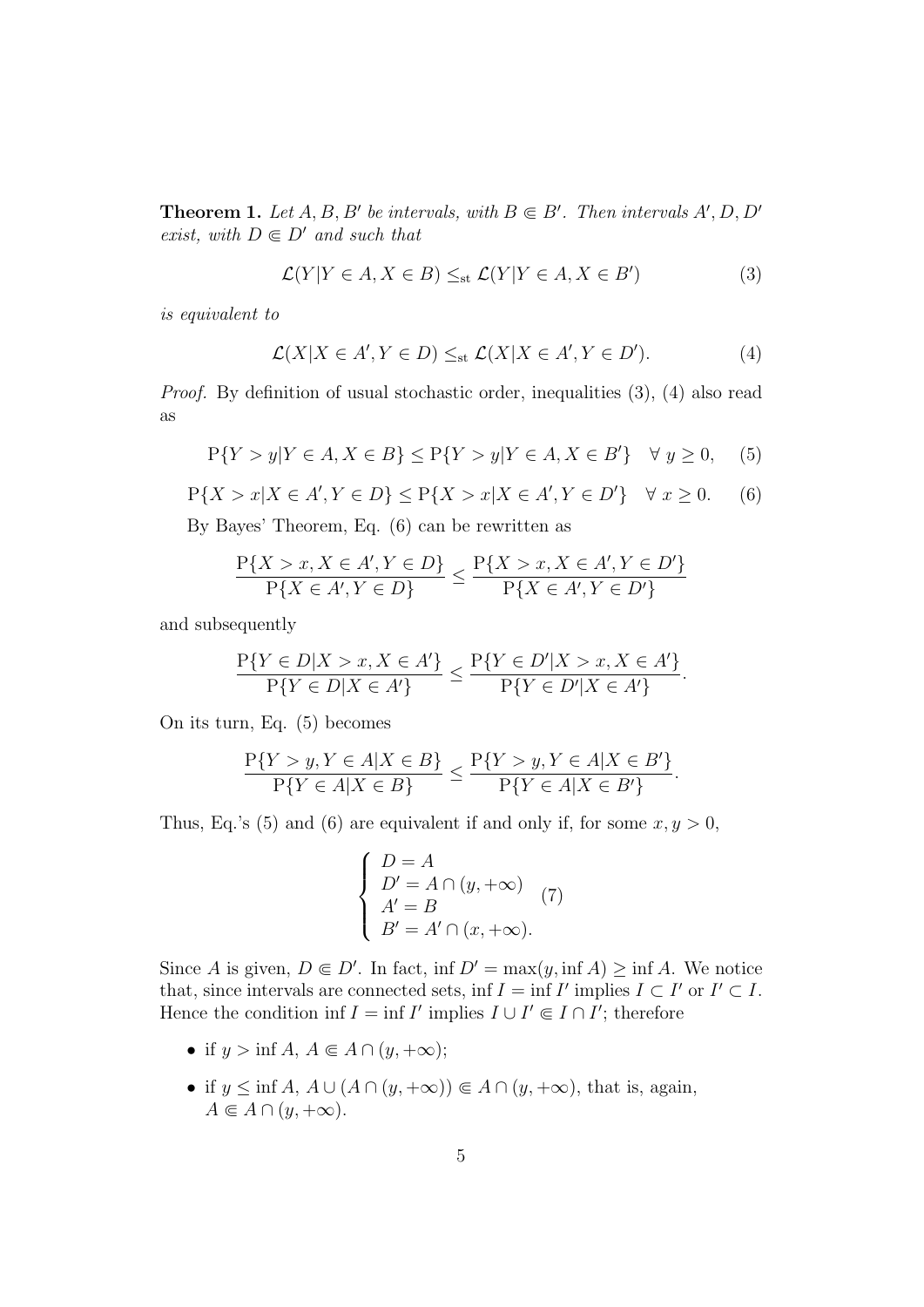Remark 2. Theorem 1 implicitly provides a condition for the existence of the intervals  $A', D, D'$  and therefore for a conditional order being revertible. We notice that Eq. (7) is a system of four equations in the three unknowns  $A', D, D'$ . The last equation allows us to check the existence of solutions for the system. Non-existence of solutions means that the considered conditional order is not revertible. When the solution exists, but at least one of the intervals  $A', D, D'$  is empty, then the considered conditional order is not revertible either.

Let  $A, A', B, D$  be intervals as in Theorem 1.

**Proposition 1.**  $A \in A'$  if and only if  $D \in B$ .

Proof. The claim straightly follows by the definition, given in the proof of Theorem 1, of the sets  $A'$  and D in terms of A and B.  $\Box$ 

Theorem 1 will have a basic role for our purposes in the next section. In this respect, it is useful to recall that the stochastic orderings  $\leq_{hr}$ ,  $\leq_{lr}$  can be characterized in terms of  $\leq_{st}$  (see [17]). More precisely, one has

**Proposition 2.**  $\mathcal{L}(S) \leq_{hr} \mathcal{L}(T)$  if and only if, for any  $t \geq 0$ ,

 $\mathcal{L}(S-t|S>t)\leq_{st}\mathcal{L}(T-t|T>t).$ 

**Proposition 3.**  $\mathcal{L}(S) \leq_{\text{lr}} \mathcal{L}(T)$  if and only if  $\mathcal{L}(S|S \in A) \leq_{\text{st}} \mathcal{L}(T|T \in A)$ for any measurable set A.

In Definition 3, the interchange in the role of the variables  $X, Y$  corresponds to a change in the stochastic order and in the choice of the conditioning events. We notice that there is a balance between the strength of the stochastic order and the strength of the conditioning events. Actually, in view of Propositions 2, 3, Proposition 1 guarantees that, if  $\tilde{*}$  is stronger than  $\ast$ , then  $D \in B$  and  $D' \in B'$ .

# 3 Remarkable properties of conditional orderings and related inversions

In this section we analyze in details the conditional orderings defined by the positions 1., 2., 3., A., B., C., mentioned in Section 2. In particular by applying Theorem 1, we will find, for each entry, the corresponding reversed ordering.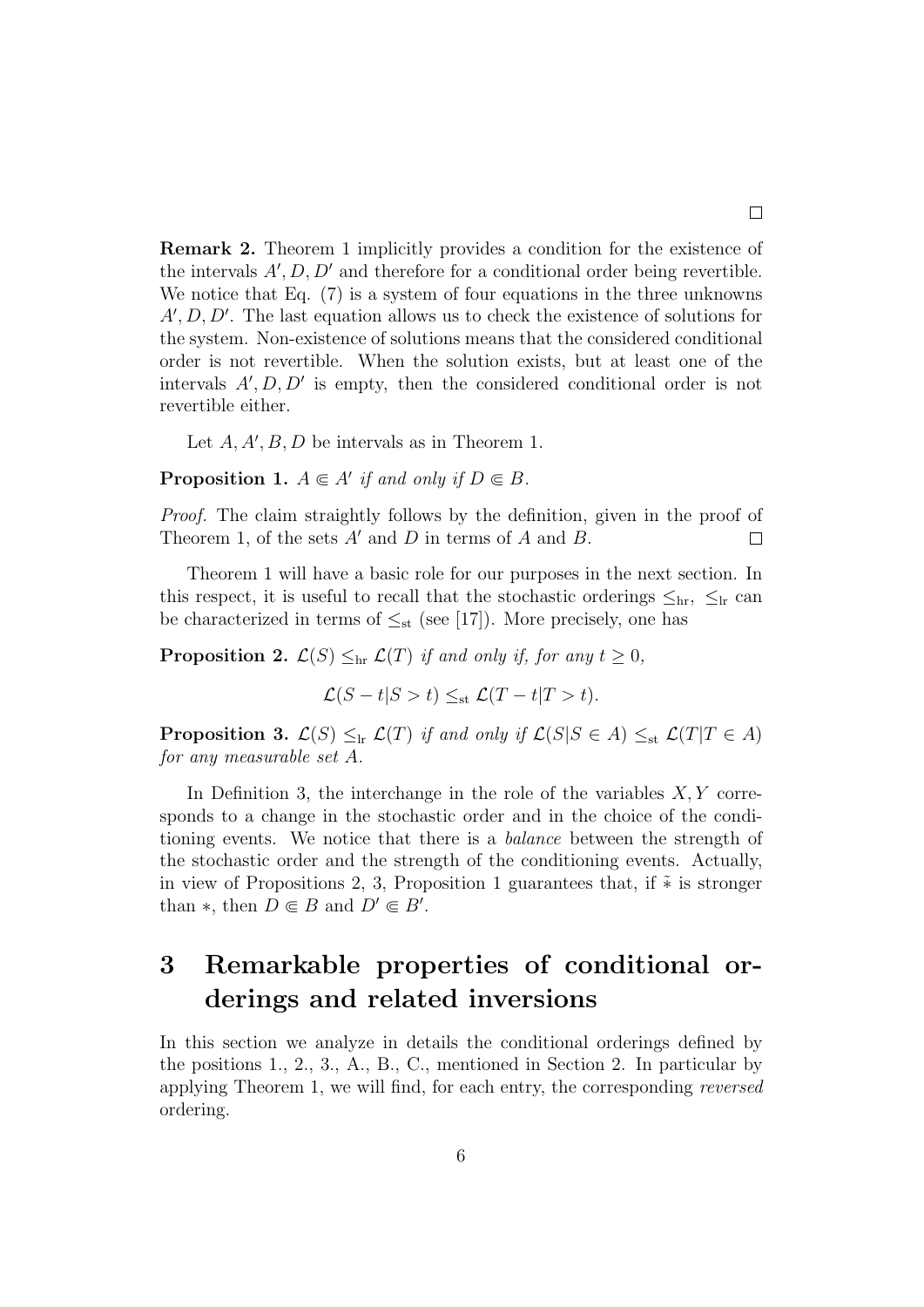By combining A., B., C. with cases 1., 2., 3., we obtain the following matrices  $M(Y|X)$ ,  $M(X|Y)$ :

| A1(Y X) | B1(Y X)                 | Cl(Y X) |
|---------|-------------------------|---------|
| A2(Y X) | $\perp$ B2(Y X) $\perp$ | C2(Y X) |
| A3(Y X) | B3(Y X)                 | C3(Y X) |

| A1(X Y) | B1(X Y) | C1(X Y) |
|---------|---------|---------|
| A2(X Y) | B2(X Y) | C2(X Y) |
| A3(X Y) | B3(X Y) | C3(X Y) |

Each entry of the two matrices  $M(Y|X)$ ,  $M(X|Y)$  is a property of conditional order. For example,  $A1(Y|X)$  means  $\mathcal{L}(Y) \leq_{st} \mathcal{L}(Y|X > x)$   $\forall x > 0$ .

Remark 3. Heuristically speaking, the conditional orderings appearing in the matrices become stronger and stronger when reading their entries "from above to below" or "from left to right". In view of the chain of implications

$$
\leq_{lr} \Rightarrow \leq_{hr} \Rightarrow \leq_{st},\tag{10}
$$

we immediately obtain  $A3 \Rightarrow A2 \Rightarrow A1, B3 \Rightarrow B2 \Rightarrow B1, C3 \Rightarrow C2 \Rightarrow C1$ . On the other hand, the implications  $C1 \Rightarrow B1 \Rightarrow A1, C2 \Rightarrow B2 \Rightarrow A2$ ,  $C3 \Rightarrow B3 \Rightarrow A3$  follow from the relation  $\mathbb{R}_+ \subseteq (x, +\infty) \subseteq \{x\}$  in view of Theorem 1 and Proposition 1.

In principle the two matrices  $M(Y|X)$ ,  $M(X|Y)$  present  $18 = 9 + 9$  different properties for the joint law of  $(X, Y)$ . Based on the existing literature (see e.g. [17, 7, 19]), we can guess however the existence of some equivalences among them. Actually a complete catalogue of equivalences can be established between pairs of them in terms of Definition 3 and Theorem 1. More precisely, we have the following result.

**Theorem 2.** The matrix  $M(X|Y)$  is the transpose of  $M(Y|X)$ .

Proof. We apply Theorem 1 to any property corresponding to the entries of  $M(Y|X)$ . We provide the detailed proof for the elements in the first column of  $M(Y|X)$  (thus obtaining the first row of  $M(X|Y)$ ). The other equivalences can be proven by analogous arguments.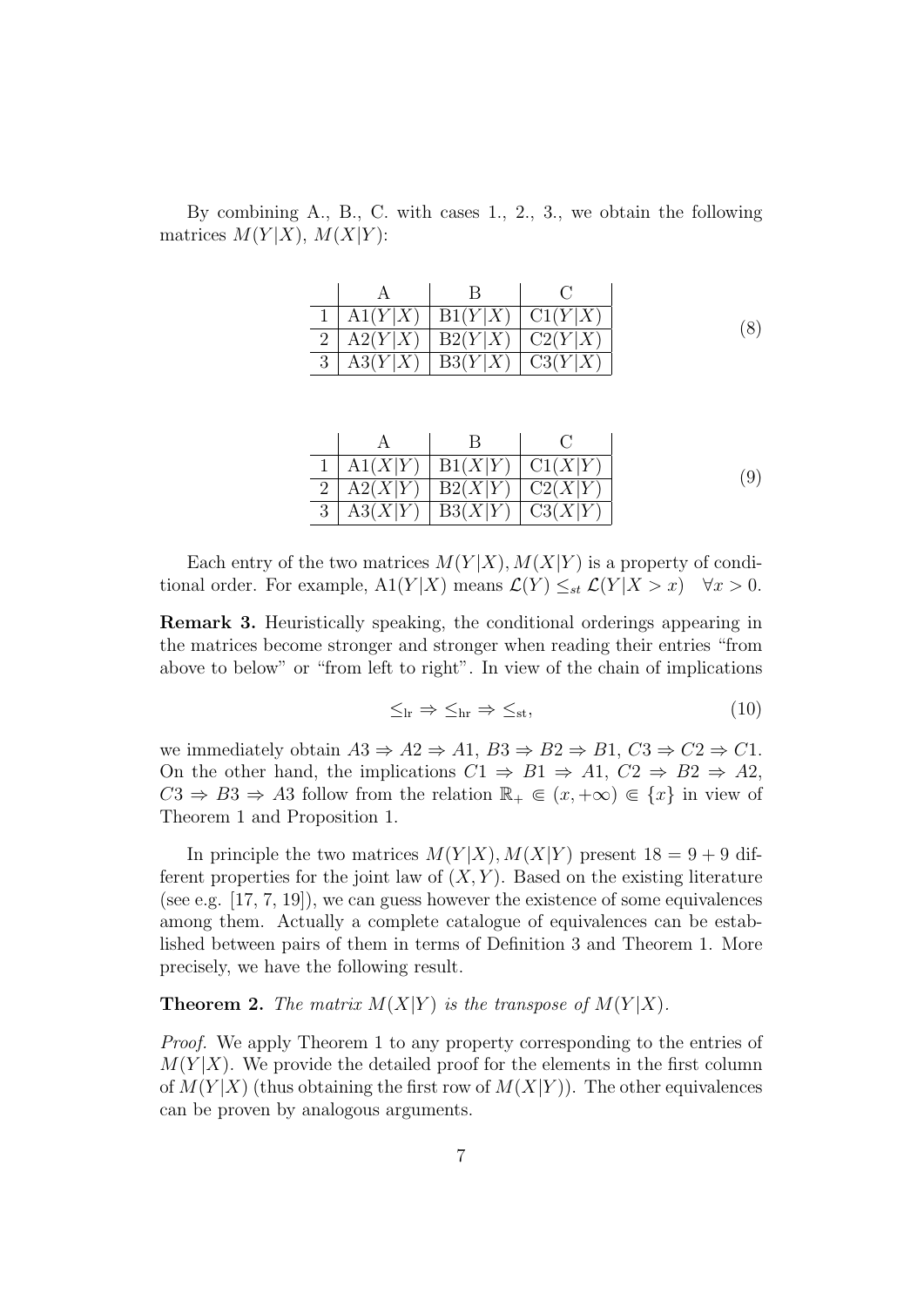A1(Y|X) satisfies condition (3) with  $A = B = \mathbb{R}_+$ ,  $B' = (x', +\infty)$ ,

 $\forall x' > 0$ . Eq. (7) in the proof of Theorem 1 allows us to write the equivalent condition (4) with  $A' = D = \mathbb{R}_+$ ,  $D' = (y, +\infty)$ ,  $\forall y > 0$ . Finally, we see that  $B' = (x', +\infty)$  satisfies the last condition of the system (7),

 $B' = A' \cap (x, +\infty)$ . Hence, by Theorem 1,  $\text{A1}(Y|X)$  is equivalent to the inequality (4), that turns out to be equivalent to  $A1(X|Y)$ .

In view of Proposition 2,  $A2(Y|X)$  is equivalent to condition (3) with  $A = (t, +\infty), \ \forall t \geq 0; \ B = \mathbb{R}_+, \ B' = (x', +\infty), \ \forall x' > 0.$  By Theorem 1, A2(Y|X) is equivalent to (4) with  $A' = \mathbb{R}_+$ ,  $D = (t, +\infty)$ ,  $\forall t \geq 0$ ;  $D' = (\max(t, y), +\infty), \ \forall y > 0.$  Since  $\max(t, y) \geq y$ , (4) turns out to be

equivalent to  $B1(X|Y)$ .

In view of Proposition 3,  $A3(Y|X)$  is equivalent to condition (3) with  $A = (t - \varepsilon, t + \varepsilon), \ \forall \varepsilon > 0, \ t > \varepsilon; \ B = \mathbb{R}_+, \ B' = (x', +\infty), \ \forall x' > 0. \text{ By}$ Theorem 1, A3 $(Y|X)$  is equivalent to (4) with  $A' = \mathbb{R}_+$ ,

 $D = (t - \varepsilon, t + \varepsilon), \ \forall \varepsilon > 0, \ t > \varepsilon; \ D' = (t - \varepsilon, t + \varepsilon) \cap (y, +\infty), \ \forall y > 0.$  $D' = (\max(y, t - \varepsilon), t + \varepsilon) \subset D$  and therefore  $D \in D'$  also holds. In other words, in the limit for  $\varepsilon$  going to 0, D' collapses in a point on the right of  $\{t\}$ . Therefore (4) turns out to be equivalent to  $Cl(X|Y)$ .

 $\Box$ 

In view of Theorem 2, the table in (8) also reads

| A1(Y X)   B1(Y X)   C1(Y X)       |  |
|-----------------------------------|--|
| $B1(X Y)$   $A2(Y X)$   $C2(Y X)$ |  |
| $C1(X Y)$ $C2(X Y)$ $C3(Y X)$     |  |

**Remark 4.** 1. The hazard rate order  $\leq_{\text{hr}}$  can be characterized as follows (see [17]):  $Y \geq_{hr} X$  if and only if

$$
\frac{\overline{G}_X(t)}{\overline{G}_Y(t)}
$$
 is decreasing in t. (12)

Eq. (12) allows us to define  $\leq_{\text{hr}}$  even if one or both the distributions to be compared are not absolutely continuous.

2. For what concerns the likelihood ratio order, a characterization not involving densities can be given as follows:  $X \leq_{\text{lr}} Y$  if and only if

$$
P\{X \in A\}P\{Y \in B\} \ge P\{X \in B\}P\{Y \in A\} \tag{13}
$$

for all measurable sets A and B such that  $A \leq B$ , where  $A \leq B$  means that  $x \in A$  and  $y \in B$  imply that  $x \leq y$ .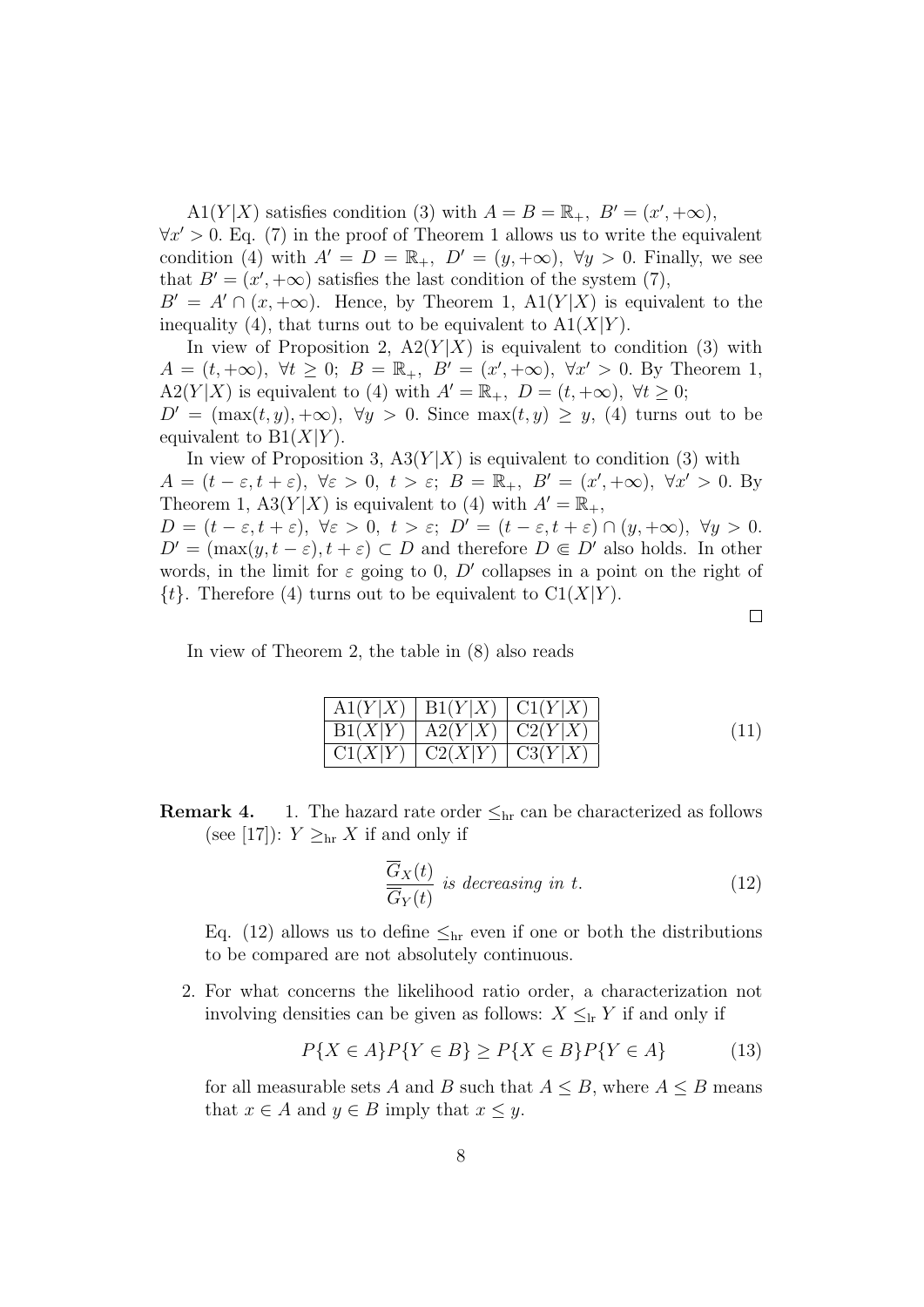All our results and the conditional orderings considered so far do not require absolute continuity.

In the absolutely continuous case, the proof of some of the equivalences in Theorem 2 could also have been directly obtained by applying Bayes formula. In particular, we can for instance argue as follows:

•  $C2(Y|X) \Leftrightarrow \mathcal{L}(Y|X=x) \leq_{hr} \mathcal{L}(Y|X=x') \ \forall x < x' \Leftrightarrow$ 

$$
\frac{\overline{G}_Y(y'|X=x)}{\overline{G}_Y(y|X=x)} \le \frac{\overline{G}_Y(y'|X=x')}{\overline{G}_Y(y|X=x')} \quad \forall x < x', \ y < y' \quad \Leftrightarrow
$$
\n
$$
\frac{g_X(x'|Y>y)}{g_X(x|Y>y)} \le \frac{g_X(x'|Y>y')}{g_X(x|Y>y')} \quad \forall x < x', \ y < y' \quad \Leftrightarrow
$$

 $\mathcal{L}(X|Y>y) \leq_{\text{lr}} \mathcal{L}(X|Y>y') \ \forall y < y' \Leftrightarrow \text{B3}(X|Y);$ 

• A3 $(Y|X) \Leftrightarrow \mathcal{L}(Y) \leq_{\text{lr}} \mathcal{L}(Y|X > x) \Leftrightarrow$ 

$$
\overline{G}_X(x|Y=y) \le \overline{G}_X(x|Y=y') \,\,\forall y < y' \,\, \Leftrightarrow
$$

$$
\mathcal{L}(X|Y=y) \leq_{\text{st}} \mathcal{L}(X|Y=y') \iff \text{C1}(X|Y);
$$

• 
$$
B2(Y|X) \Leftrightarrow \mathcal{L}(Y|X > x) \leq_{hr} \mathcal{L}(Y|X > x') \forall x < x' \Leftrightarrow
$$
  
\n
$$
\overline{G}_Y(y'|X > x')\overline{G}_Y(y|X > x) \geq \overline{G}_Y(y|X > x')\overline{G}_Y(y'|X > x) \forall x < x', y < y' \Leftrightarrow
$$
  
\n
$$
\overline{G}_X(x'|Y > y')\overline{G}_X(x|Y > y) \geq \overline{G}_X(x|Y > y')\overline{G}_X(x'|Y > y) \forall x < x', y < y'
$$
  
\n
$$
\Leftrightarrow \mathcal{L}(X|Y > y) \leq_{hr} \mathcal{L}(X|Y > y') \forall y < y' \Leftrightarrow B2(X|Y).
$$

Remark 5. The properties A1, B2, C3 lie on the main diagonal of the matrix  $M(Y|X)$ . Therefore, in view of Theorem 2, they must be symmetric w.r.t. X, Y, i.e.  $A1(Y|X) = A1(X|Y)$ ,  $B2(Y|X) = B2(X|Y)$ ,  $C3(Y|X) =$  $C3(X|Y)$ . In these cases, we notice that the interchange between X, Y does not require a balancing between a change in the stochastic order and in the conditioning events.

**Remark 6.** When X, Y are exchangeable,  $M(Y|X) = M(X|Y)$ .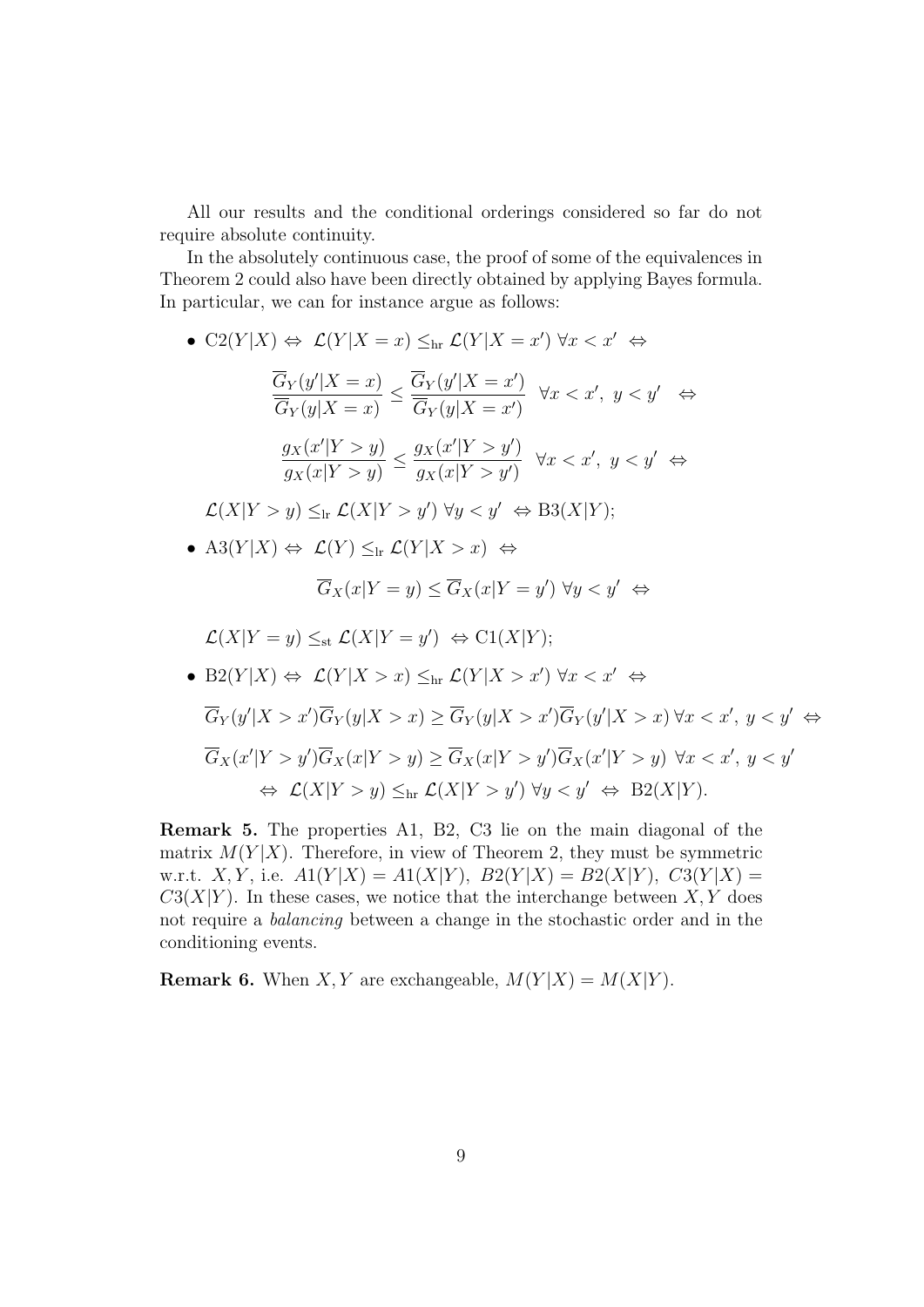### 4 Conditional orderings and dependence

All the entries of the matrices  $M(Y|X)$ ,  $M(X|Y)$  can be seen as dependence properties for the pair  $(X, Y)$ . In some cases the correspondences are well known or immediately follow by definitions. This is the case for A1, B1, C1, C3 (see the Appendix and the table in (14) below). This section will be devoted to analyzing the remaining ones.

The following result is a simple consequence of Bayes formula.

**Proposition 4.**  $B2(Y|X) \Leftrightarrow (X, Y)$  is RCSI.

*Proof.* By Eq. (12),  $B2(Y|X)$ , i.e.  $\mathcal{L}(Y|X > x) \leq_{hr} \mathcal{L}(Y|X > x')$  for any  $x < x'$ ,  $y < y'$ , can be rewritten as

$$
\overline{G}_Y(y'|X > x')\overline{G}_Y(y|X > x) \ge \overline{G}_Y(y|X > x')\overline{G}_Y(y'|X > x)
$$

for any  $x < x'$ ,  $y < y'$ . By applying Bayes formula the inequality

$$
\overline{F}(x',y')\overline{F}(x,y) \ge \overline{F}(x,y')\overline{F}(x',y)
$$

is obtained, that is the definition of  $\overline{F}$   $TP_2$ , i.e.  $(X, Y)$  is RCSI (see the Appendix and [13]).  $\Box$ 

In view of the above arguments, we can rewrite  $M(Y|X)$  in the form:

| PQD      | RTI(Y X)           | $\mathrm{SI}(Y X)$ |  |
|----------|--------------------|--------------------|--|
| RTI(X Y) | <b>RCSI</b>        | C2(Y X)            |  |
| SI(X Y)  | $\mathrm{C2}(X Y)$ | PLRD               |  |

On the main diagonals of  $M(Y|X)$  and  $M(X|Y)$ , we find the symmetric dependence properties PQD, RCSI, PLRD.

We aim now at completing the correspondences between dependence properties and entries of  $M(Y|X)$ .

Also  $C2(Y|X)$ ,  $C2(X|Y)$  can be interpreted as conditions of stochastic dependence. However they do not correspond, as far as we know, to any definition introduced so far in the literature. In this respect we state the following

**Proposition 5.**  $C2(Y|X)$  holds if and only if  $Y - t|Y > t$  is SI in X for any  $t > 0$ .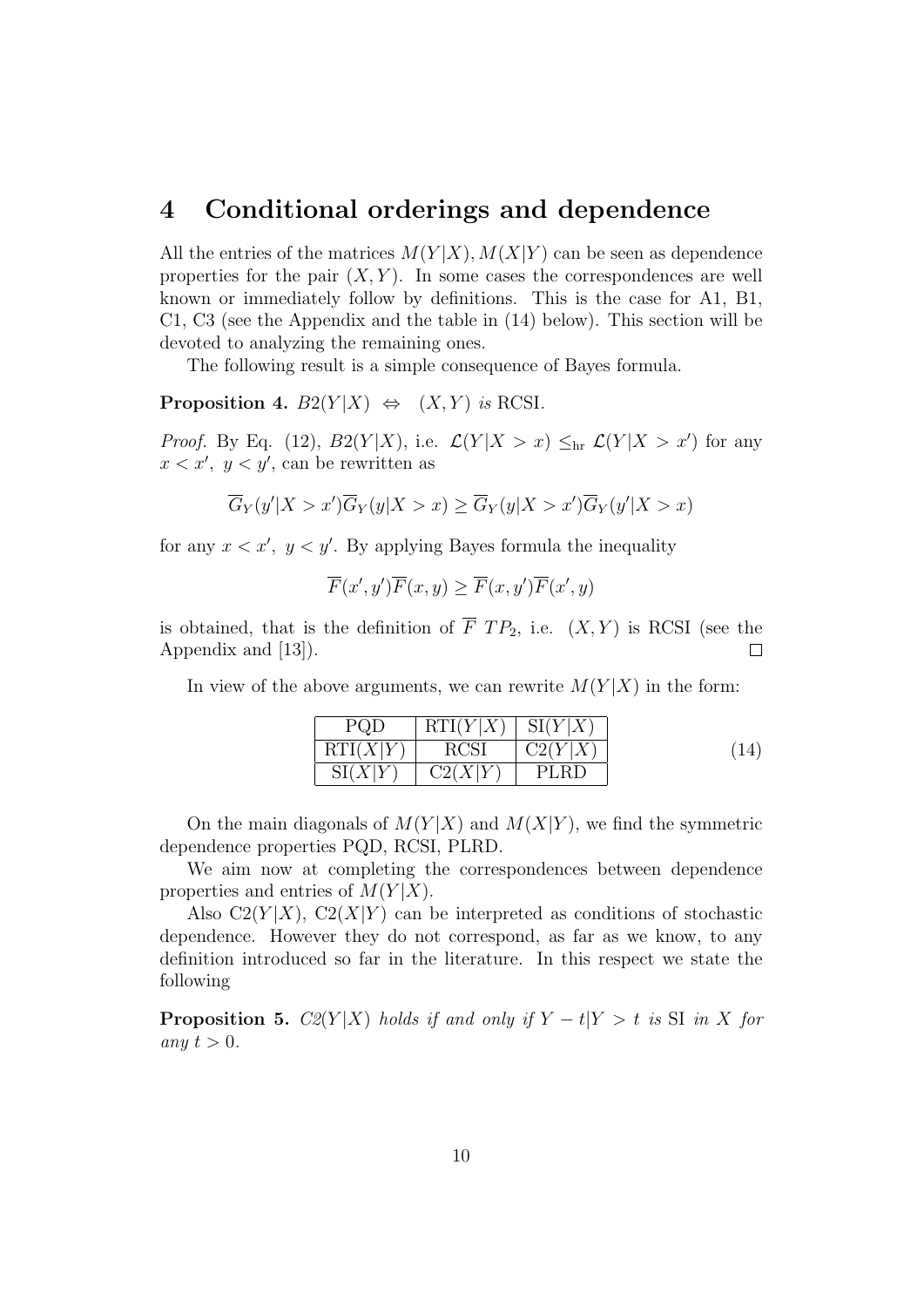*Proof.* By Eq. (12), the condition  $C2(Y|X)$ , i.e.

$$
\mathcal{L}(Y|X=x) \leq_{\text{hr}} \mathcal{L}(Y|X=x'),
$$

is equivalent to

$$
\overline{G}_Y(y'|X=x')\overline{G}_Y(y|X=x) \ge \overline{G}_Y(y|X=x')\overline{G}_Y(y'|X=x)
$$

for any  $x < x'$ ,  $y < y'$ , that is  $\frac{\overline{G}_Y(y'|X=x)}{\overline{G}_Y(x|X=x)}$  $G_Y(y|X=x)$ is increasing in x. Since  $y < y'$ , we can write  $y' = y + t$ , for  $t > 0$ , and thus

$$
\frac{\overline{G}_Y(y+t|X=x)}{\overline{G}_Y(y|X=x)} = \overline{G}_Y(y+t|X=x,Y>y) \quad \uparrow x \quad \forall t > 0. \tag{15}
$$

$$
\sqcup
$$

In view of the above result, it is natural to give the following

**Definition 4.**  $Y$  is Stochastically Increasing in  $X$  in the Residual Lifetime (in short  $SIRL(Y|X)$ ) if  $SI(Y-t|Y>t, X)$  for any  $t > 0$ .

The matrix  $M(Y|X)$  can be finally rewritten as

| PQD      | RTI(Y X) | $\mathrm{SI}(Y X)$                                       |    |
|----------|----------|----------------------------------------------------------|----|
| RTI(X Y) | RCS)     | $\mathcal{S} \text{IRL}(Y^{\scriptscriptstyle \dagger})$ | 1C |
| SI(      | SIRL(    | PLRD                                                     |    |

Condition SIRL( $Y|X$ ) is a stronger dependence property than SI( $Y|X$ ). In particular, the chain of equivalences (10) implies:  $PLRD \Rightarrow SIRL \Rightarrow RCSI$ . Concerning the identification of SIRL with a property of stochastic dependence, it is of interest to note that the following result relates such a property with the behavior of the survival copula  $\hat{C}(u, v) = \overline{F}(\overline{G}_X^{-1}(u), \overline{G}_Y^{-1}$  $\binom{r}{Y}(v)$  (see also the Appendix).

**Proposition 6.** *Y* is SIRL in *X* if and only if  $\frac{\partial \hat{C}}{\partial \hat{C}}$  $\frac{\partial}{\partial u}(u, v)$  is TP<sub>2</sub>.

*Proof.* The term  $\overline{G}_Y(y+t|X=x, Y>t)$  can also be rewritten as

$$
\frac{P\{X=x,Y>y+t\}}{P\{X=x,Y>t\}} = \frac{\frac{\partial \hat{C}}{\partial u}(\overline{G}_X(x),\overline{G}_Y(y+t))}{\frac{\partial \hat{C}}{\partial u}(\overline{G}_X(x),\overline{G}_Y(t))}.
$$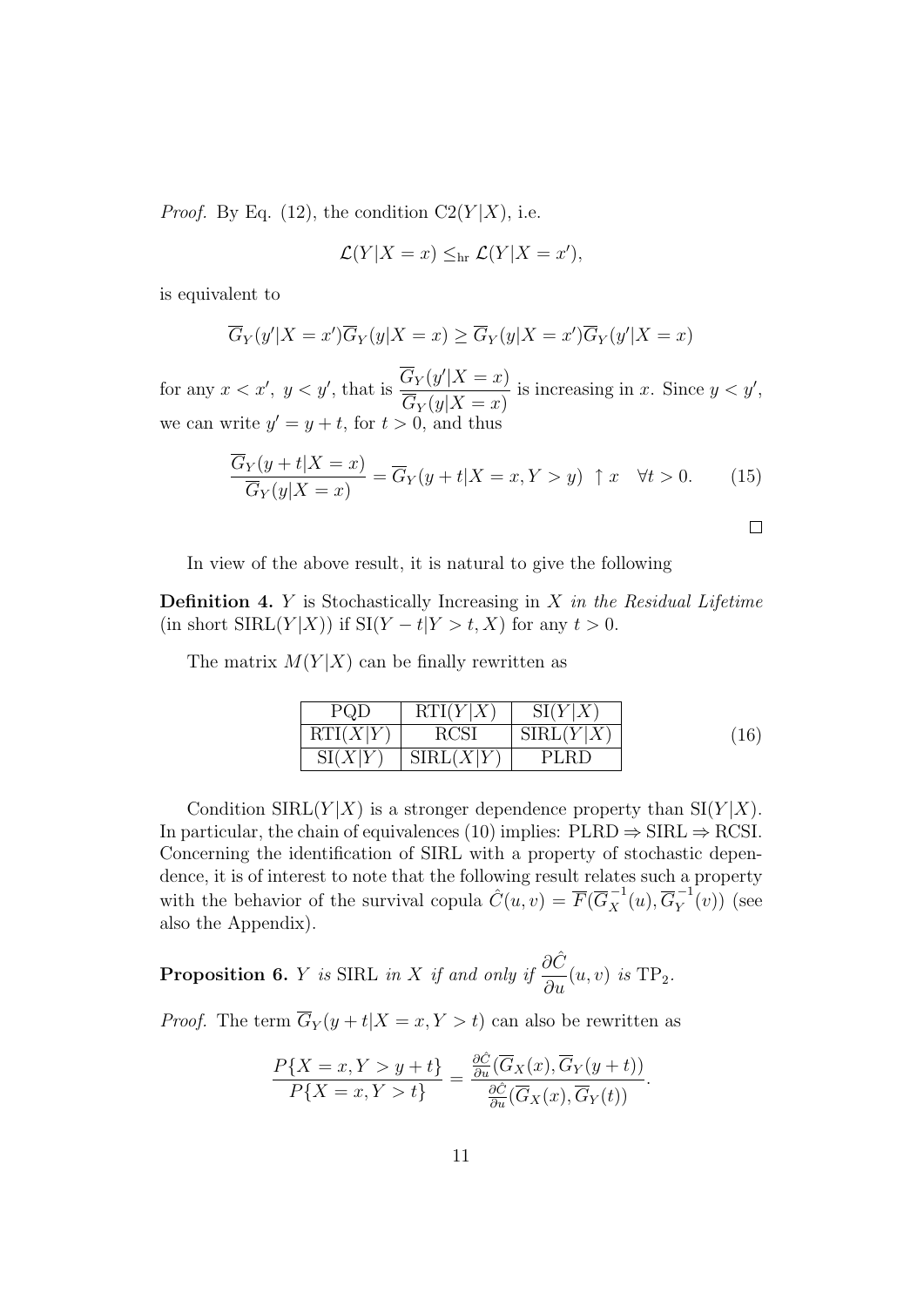Since this function has to be increasing in  $x$ , by adopting the change of variables

$$
u = \overline{G}_X(x), \ u' = \overline{G}_X(x'), \ v = \overline{G}_Y(y+t), \ z = \overline{G}_Y(t),
$$

we obtain

$$
\frac{\partial \hat{C}}{\partial u}(u,v)\frac{\partial \hat{C}}{\partial u}(u',z) \le \frac{\partial \hat{C}}{\partial u}(u',v)\frac{\partial \hat{C}}{\partial u}(u,z). \tag{17}
$$

Since  $x < x' < t < y + t$  and, therefore,  $u > u'$ ,  $z > v$ , Eq. (17) corresponds ∂Ĉ  $\Box$ to  $\frac{\partial \mathcal{O}}{\partial u}(u, v)$  being TP<sub>2</sub>.

In view of Proposition 6 and Definition 8 in the Appendix, the conditional orderings treated here can be written as properties of a copula. This circumstance is not surprising, since conditional orderings are not affected by strictly increasing (deterministic) transformations, as it happens for copulas.

If the copula is symmetric, in particular in the exchangeable case,  $M(Y|X) = M(X|Y)$ , therefore we have in particular (for both the matrices)

- $B1 \Leftrightarrow A2$
- $B3 \Leftrightarrow C2$
- $C1 \Leftrightarrow A3$

In the case when the copula is Archimedean, we have the further equivalences:

- $B1 \Leftrightarrow B2$  (see e.g. [3])
- $C1 \Leftrightarrow C2$

as stated by the following proposition.

**Proposition 7.** Let  $\hat{C}$  be an Archimedean copula. Then  $SI \Rightarrow SHRL$ . *Proof.* Let be  $\hat{C}(u, v) = \phi(\phi^{-1}(u) + \phi^{-1}(v))$ .  $\hat{C}$  is SI if and only if, for any  $a, x \geq 0, \frac{\phi'(x+a)}{\phi(x)}$  $\phi'(x)$ is increasing w.r.t. x, i.e., for any  $x < x'$ ,

$$
\frac{\phi'(x+a)}{\phi'(x)} \le \frac{\phi'(x'+a)}{\phi'(x')}.\tag{18}
$$

In view of Proposition 6, the thesis consists in  $\frac{\partial \hat{C}}{\partial \hat{C}}$  $\frac{\partial C}{\partial u}(u, v)$  being  $TP_2$ , i.e., for any  $u, u', v, v' \in [0, 1], u < u', v < v'$ ,

$$
\phi'(\alpha' + \beta)\phi'(\alpha + \beta') \le \phi'(\alpha + \beta)\phi'(\alpha' + \beta'),\tag{19}
$$

where  $\alpha = \phi^{-1}(u)$ ,  $\alpha' = \phi^{-1}(u')$ ,  $\beta = \phi^{-1}(v)$ ,  $\beta' = \phi^{-1}(v')$  and therefore  $\alpha' < \alpha, \ \beta' < \beta$ . By choosing  $x = \alpha' + \beta', \ x' = \alpha + \beta', \ a = \beta - \beta'$ , we obtain that Eq.  $(18)$  implies Eq.  $(19)$ .  $\Box$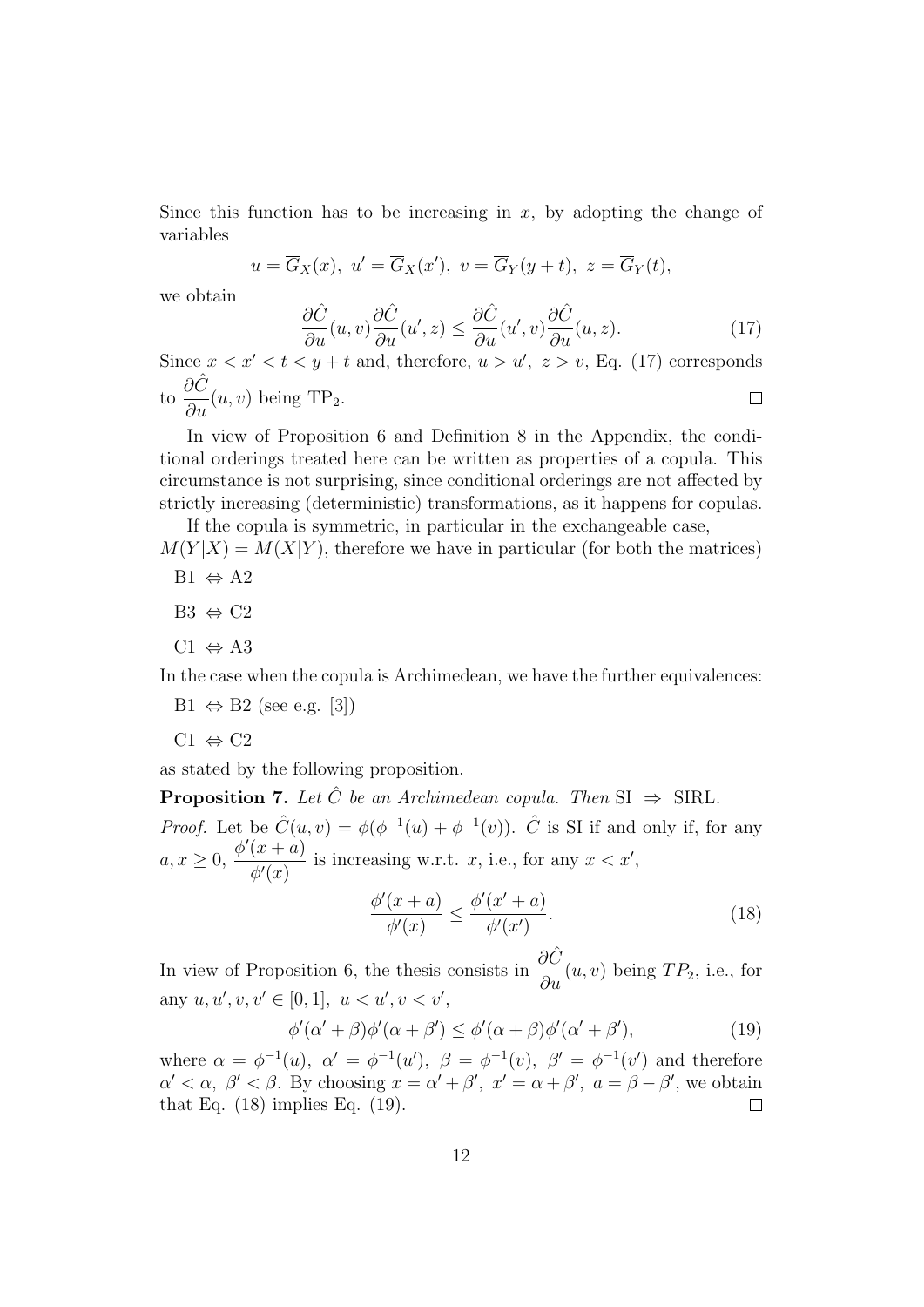## 5 Applications of Theorem 2

The circumstance that each entry of the matrix  $M(Y|X)$  is equivalent to an entry of  $M(X|Y)$  turns out to be of interest in several different contexts. Some of them will be sketched in what follows.

#### 5.1 Default contagion and dynamic dependence properties

In several applied models, the following type of conditional ordering can be of interest:

$$
\mathcal{L}(Y|X=x) \leq_* \mathcal{L}(Y|X>x). \tag{20}
$$

It is natural to wonder whether property (20) is different from those appearing in  $M(Y|X)$ . Actually, such stochastic inequalities are equivalent to the ones appearing in the column B. of  $M(Y|X)$ . More precisely we can state

**Proposition 8.** For  $* = st$ , hr, lr, condition (20) is equivalent to

$$
\mathcal{L}(Y|X>x)\leq_*\mathcal{L}(Y|X>x'),\ \forall x
$$

*Proof.* •  $\mathcal{L}(Y|X=x) \leq_{st} \mathcal{L}(Y|X>x)$  ⇔

$$
\frac{\overline{G}_X(x)}{g_X(x)} \le \frac{\overline{G}_X(x|Y>y)}{g_X(x|Y>y)} \iff \mathcal{L}(X) \le_{\text{hr}} \mathcal{L}(X|Y>y),
$$

that, in view of Theorem 2, is equivalent to  $B1(Y|X)$ .

$$
\mathcal{L}(Y|X = x) \leq_{\text{hr}} \mathcal{L}(Y|X > x)
$$
\n
$$
\Leftrightarrow \frac{\overline{G}_Y(y'|X = x)}{\overline{G}_Y(y|X = x)} \leq \frac{\overline{G}_Y(y'|X > x)}{\overline{G}_Y(y|X > x)}, \ \forall y < y' \Leftrightarrow
$$
\n
$$
\frac{\overline{G}_X(x|Y > y)}{g_X(x|Y > y)} \leq \frac{\overline{G}_X(x|Y > y')}{g_X(x|Y > y')}, \ \forall y < y' \Leftrightarrow
$$

 $\mathcal{L}(X|Y>y) \leq_{\text{hr}} \mathcal{L}(X|Y>y')$ , that is  $B2(Y|X)$ .

• 
$$
\mathcal{L}(Y|X = x) \leq_{\text{lr}} \mathcal{L}(Y|X > x) \Leftrightarrow \frac{\overline{G}_X(x|Y = y)}{g_X(x|Y = y)} \leq \frac{\overline{G}_X(x|Y = y')}{g_X(x|Y = y')}
$$
  
\n $\Leftrightarrow \mathcal{L}(X|Y = y) \leq_{\text{hr}} \mathcal{L}(X|Y = y'), \text{ i.e. } B3(Y|X).$ 

 $\Box$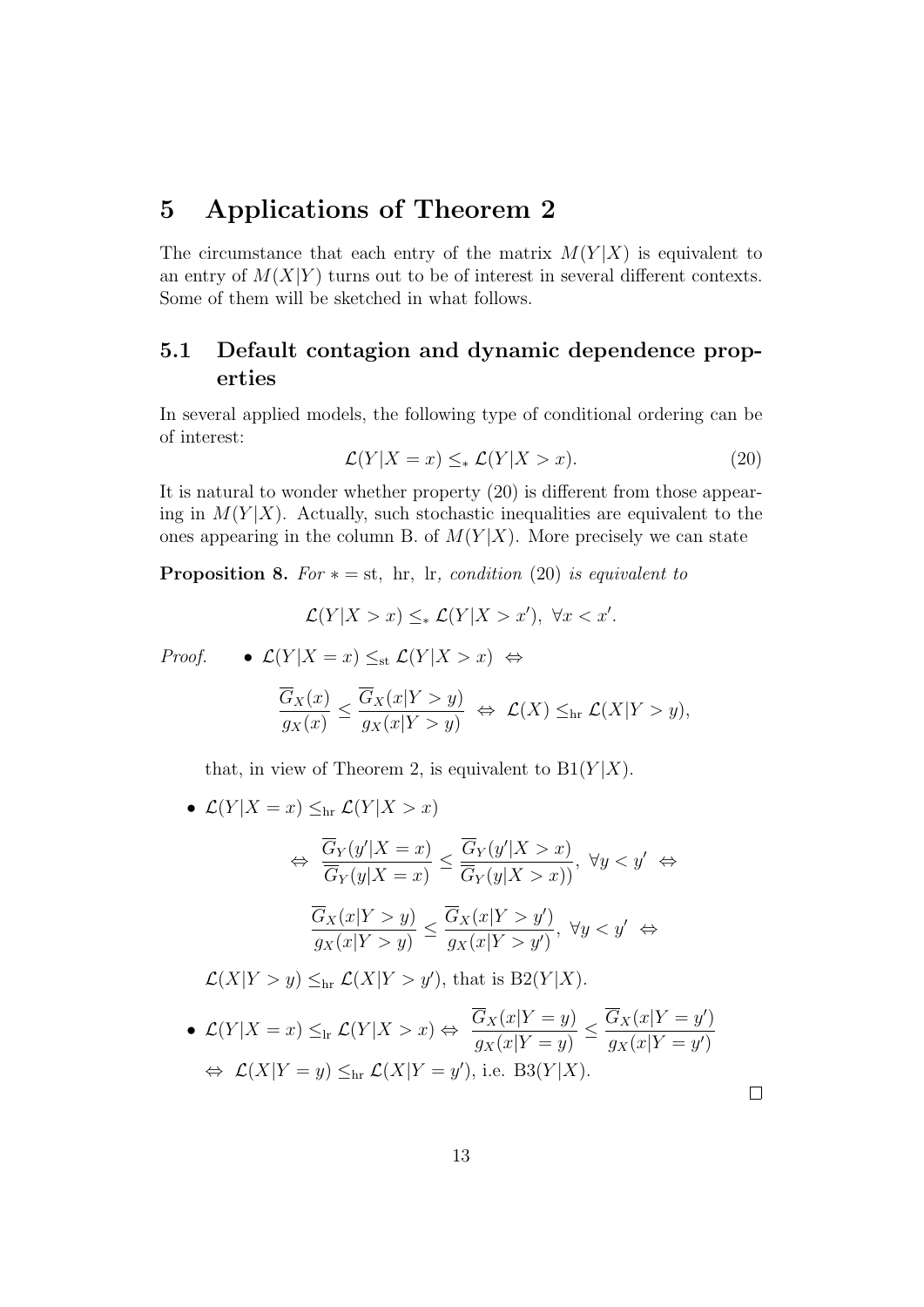We notice that all the three parts of the above proof are based on Bayes formula and on Theorem 2.

In different frameworks, especially in the case when  $X, Y$  are non-negative random variables with the meaning of failure times, default times or times to events, it is important to establish whether the following condition holds:

$$
\mathcal{L}(Y|X=t, Y>t) \leq_* \mathcal{L}(Y|X>t, Y>t). \tag{21}
$$

The stochastic inequality (21) is a special case of dependence properties of *dynamic type* studied in the field of reliability; see in particular  $[1, 2, 14, 16]$ . The same inequality is also closely related to the concept of default contagion introduced in the literature on financial risk; see e.g. [12] and references therein. Some relations between the inequalities in (20) and in (21) are made precise by the following result.

**Proposition 9.** For  $* = \text{hr}$ , Ir, condition (20) implies (21).

- *Proof.* For  $* = \text{lr}$ , the implication straightly follows by [17, Theorem 1.C.6].
	- For  $* = \text{hr}$ , it is a consequence of the implication:

$$
\mathcal{L}(S) \leq_{\text{hr}} \mathcal{L}(T) \Rightarrow \mathcal{L}(S|S>t) \leq_{\text{hr}} \mathcal{L}(T|T>t), \ \forall t \geq 0.
$$

 $\Box$ 

Propositions 8, 9, applied to the results of the previous section, lead us to link dependence properties to default contagion properties.

Corollary 1. • 
$$
SIRL(X|Y) \Rightarrow
$$
  
\n
$$
\mathcal{L}(Y|X = t, Y > t) \leq_{\text{lr}} \mathcal{L}(Y|X > t, Y > t);
$$
\n•  $SIRL(Y|X) \Rightarrow \mathcal{L}(X|X > t, Y = t) \leq_{\text{lr}} \mathcal{L}(X|X > t, Y > t);$ 

•  $(X, Y)$  RCSI  $\Rightarrow$   $\mathcal{L}(Y | X = t, Y > t) \leq_{hr} \mathcal{L}(Y | X > t, Y > t)$  and

$$
\mathcal{L}(X|X>t,Y=t)\leq_{\text{hr}}\mathcal{L}(X|X>t,Y>t).
$$

**Remark 7.**  $(X, Y)$  RCSI also implies default contagion in the usual stochastic order sense, i.e.

$$
\mathcal{L}(Y|X = t, Y > t) \leq_{st} \mathcal{L}(Y|X > t, Y > t)
$$

and

$$
\mathcal{L}(X|X>t,Y=t)\leq_{\rm st}\mathcal{L}(X|X>t,Y>t).
$$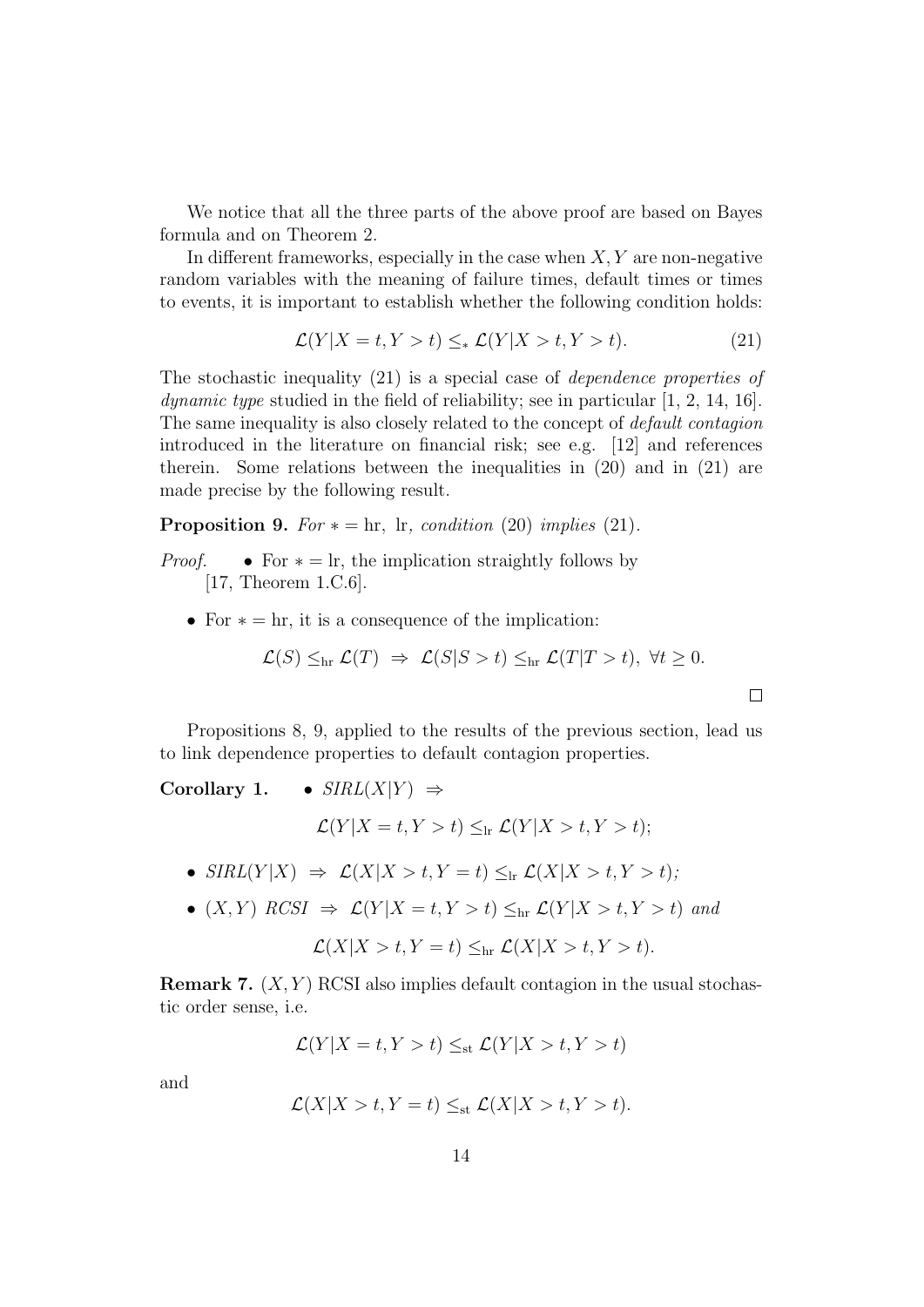#### 5.2 Conditional independence and reversed Markov processes

Let  $X, Y$  be conditionally independent w.r.t. a random variable Z. It is well known that, when  $X$  and  $Y$  are both stochastically increasing w.r.t.  $Z$ , in some suitable sense, then the pair  $(X, Y)$  manifests some corresponding property of positive dependence. A rich literature has been devoted to this issue, for the general case of  $n \geq 2$  conditionally independent variables. See, in particular, [9, 10, 11, 18, 20].

In this subsection, we show some specific aspects of this topic for the case of the bivariate dependence notions appearing in the matrices  $M(Y|X)$ ,  $M(Y|X)$ .

The following definition of transitivity of a dependence property is relevant in the present setting.

**Definition 5.** Let  $\mathcal{D}$  be a dependence property. We say that  $\mathcal{D}$  is transitive under conditional independence, in short  $c.i$ -transitive, if the conditions:

- i)  $(X, Z)$  satisfies  $\mathcal{D}$ ,
- ii)  $(Z, Y)$  satisfies  $\mathcal{D}$ ,
- iii)  $X, Y$  conditionally independent given  $Z$

imply that  $(X, Y)$  satisfies  $D$ .

For example, the following implication is clear (under the assumption that  $X, Y$  are conditionally independent given  $Z$ ): if

$$
\mathcal{L}(Z|X=x') \leq_{st} \mathcal{L}(Z|X=x'')
$$
 for any  $x' < x''$ 

and

$$
\mathcal{L}(Y|Z=z') \leq_{st} \mathcal{L}(Y|Z=z'') \text{ for any } z' < z'',
$$

then

$$
\mathcal{L}(Y|X=x') \leq_{\text{st}} \mathcal{L}(Y|X=x'') \text{ for any } x' < x'';
$$

in other words  $C1(Z|X)$  and  $C1(Y|X)$  imply  $C1(Y|Z)$ , i.e. SI is c.i.-transitive.

The notions of PQD, RTI and PLRD are also c.i.-transitive. It is also obvious, by definition of c.i.-transitivity and by Theorem 2, that a property  $\mathcal D$  is c.i.-transitive if and only if its reversed property  $\mathcal D^*$  is such.

**Proposition 10.** Let  $X, Y$  be conditionally independent given Z. Then the following implications hold:

a) if  $(X, Z)$  and  $(Y, Z)$  are PQD, then  $(X, Y)$  is PQD;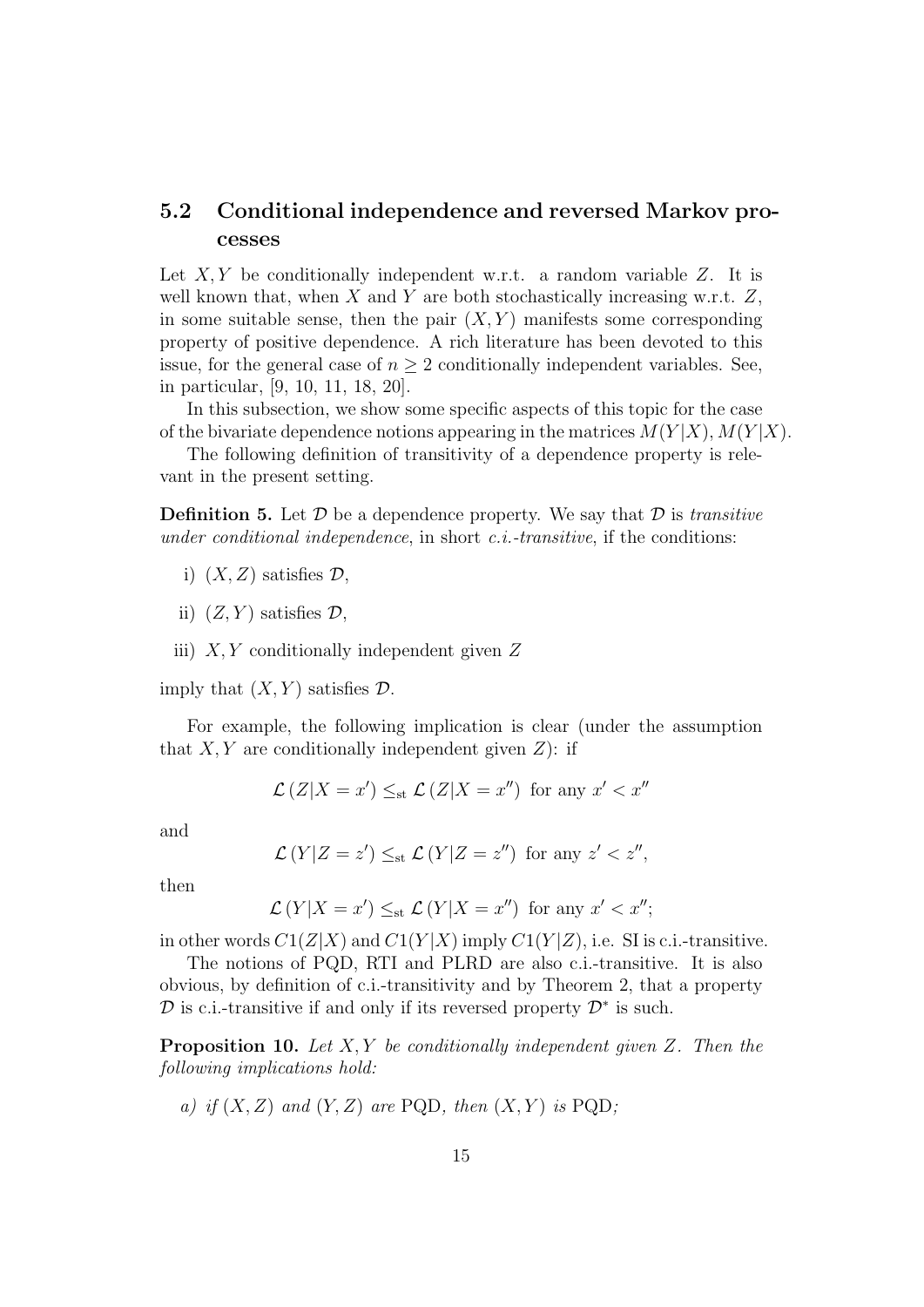- b) if  $(X, Z)$  and  $(Y, Z)$  are PLRD, then  $(X, Y)$  is PLRD;
- c) if  $A3(X|Z)$  and  $SI(Y|Z)$  hold, then  $SI(Y|X)$ ;
- d) if  $B3(X|Z)$  and  $SIRL(Y|Z)$  hold, then  $SIRL(Y|X)$ .

Proof. The proof of a) and b) is immediate, by taking into account Definition 5 and the fact that PQD and PLRD are symmetric. The proof of c) is also almost obvious. In fact, by Theorem 2,  $A3(X|Z)$  is equivalent to  $C1(Z|X)$ i.e.  $\text{SI}(X|Z)$ . Then  $\text{CI}(Y|X)$  follows by c.i.-transitivity of C1. Similarly for item d).  $\Box$ 

Items c) and d) of Proposition 10 are slightly different from other results given in the literature cited above. In fact, in such results, one considers random variables  $T_1, ..., T_n$  that are conditionally independent given Z and it is typically assumed that one and the same conditional ordering holds for all the (possibly different) conditional distributions of  $T_i$  given Z. Compare in particular item c) with [9] or [20, p. 138].

Interest of c.i.-transitive dependence properties also arises in a natural way in the analysis of real-valued Markov processes. Consider a Markov process in discrete time,  $X_0, X_1, \dots$ , with transition kernel  $p(x|x')$ , and, for  $n = 2, 3, \dots$ , let  $p^{(n)}(x|x')$  be the transition kernel in *n* steps.

**Lemma 1.** Let  $p(x|x')$  satisfy a dependence property  $D$ . If  $D$  is transitive, then also  $p^{(n)}(x|x')$  satisfies  $\mathcal{D}$ , for  $n = 2, 3, ...$ 

*Proof.*  $p^{(2)}(x|x')$  satisfies D just by Definition 5. For  $n = 3, 4, ...$ , the claim follows by induction. In fact  $(X_0, X_2)$  satisfies D,  $(X_2, X_3)$  satisfies D, and  $X_0$ ,  $X_3$  are conditionally independent w.r.t.  $X_2$  and so on.  $\Box$ 

We obtain the following easy result.

#### Proposition 11. Let  $n = 1, 2, \dots$

- a) If  $(X_0, X_1)$  is PQD, then also  $(X_n, X_0)$  is PQD;
- b) if  $(X_0, X_1)$  is PLRD, then also  $(X_n, X_0)$  is PLRD;
- c) if  $X_1$  is SI in  $X_0$ , then  $(X_n, X_0)$  satisfies  $A3(X_0|X_n)$ ;
- d) if  $(X_0, X_1)$  is  $SIRL(X_1|X_0)$ , then  $(X_n, X_0)$  is  $B3(X_0|X_n)$ .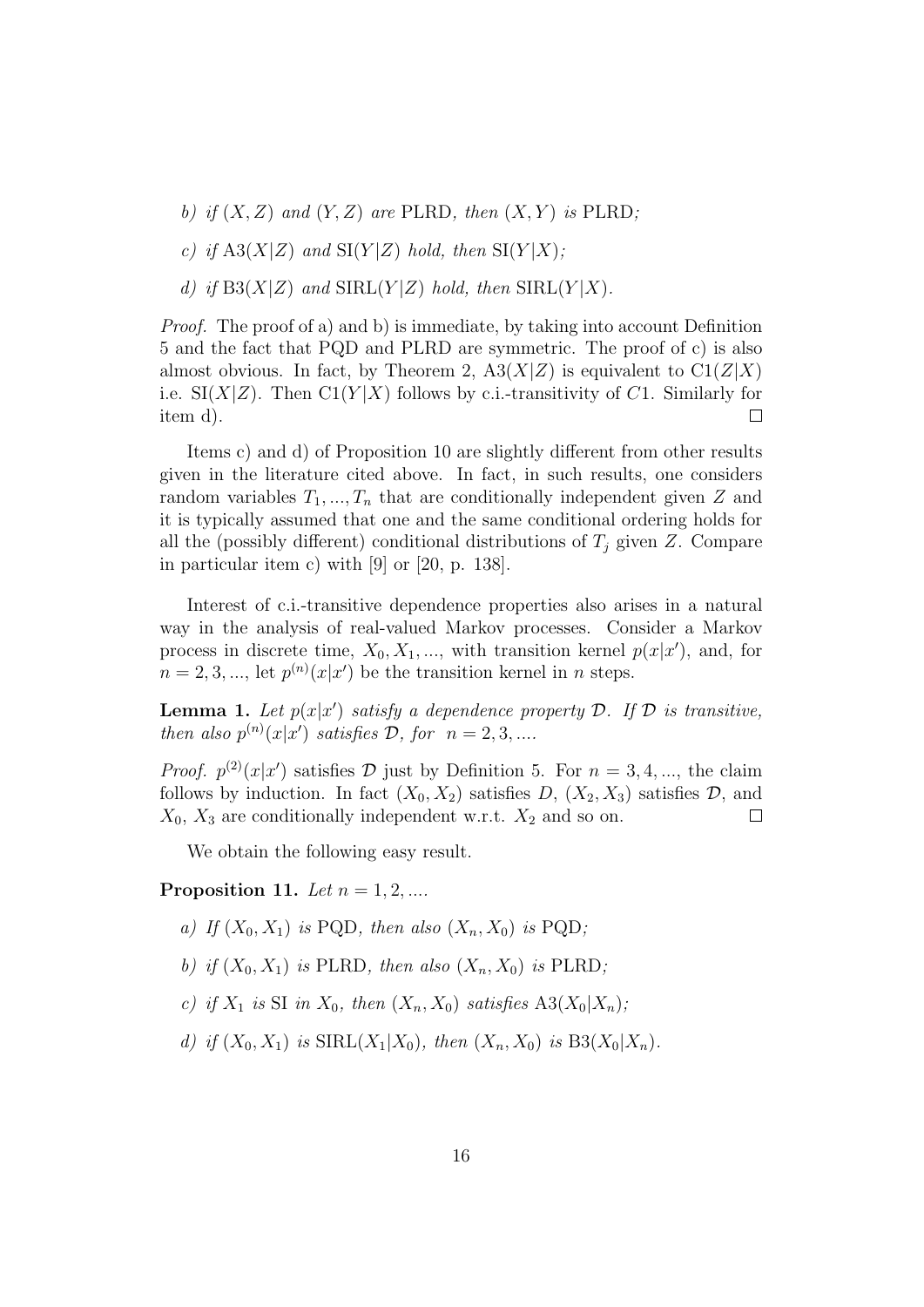### 6 Discussion and conclusions

We conclude the article with some comments and final remarks.

Our main results are Theorem 1 and Theorem 2. These results present advantages both of theoretical and technical type. More precisely, Theorem 2 provides a unified framework for the proofs of the identity between the matrix  $M(Y|X)$  and the transpose of the matrix  $M(X|Y)$ . Theorem 1 is a general result about the usual stochastic order that can be applied to Theorem 2, by using Propositions 2, 3. We notice that Theorem 1 does not require any regularity condition on the probability distributions of the involved variables. In particular it does not rely on absolute continuity, thus making Theorem 2 independent of this assumption as well.

The use of Theorem 1 in the proof of Theorem 2 is made possible by Propositions 2, 3, which allow us to express  $\leq_{lr}$ ,  $\leq_{hr}$  in terms of  $\leq_{st}$ .

Theorem 1 could be similarly applied to conditional orderings involving other stochastic orders that are reducible to  $\leq_{st}$ . As a first instance, we can refer to the reversed hazard rate order, that can be characterized in terms of  $\leq_{st}$  similarly to the hazard rate order. However also other stochastic orderings can be linked to  $\leq_{st}$  by means of different characterizations: this is the case, for example, of the mean residual life order, the harmonic mean residual life order, the convex order, the dispersive order (see [17], in particular Theorems 2.A.4, 2.B.2, 3.A.4, 3.B.13).

Initially our work has been inspired by the purpose of comparing the univariate stochastic orderings  $\leq_{st}$ ,  $\leq_{hr}$ ,  $\leq_{lr}$  in terms of differences among notions of conditional orderings. In this respect, we actually pointed out some symmetries that exist between the notions of stochastic orders  $\leq_{\text{st}}$ ,  $\leq_{hr}$ ,  $\leq_{lr}$  on one side and conditional orderings on the other side. Our results also provide some insight about the concepts of positive dependence. In particular, by means of Theorem 2, we can explain the superpositions between different pairs of concepts of positive dependence.

Theorems 1, 2 are also useful to understanding the link between notions of default contagion and other notions of positive dependence properties (see Corollary 1).

All our results can be easily extended to a particular case of multivariate conditioning, i.e. in the case when conditioning events differ each other by the specification of only one variable, as it happens for example between

$$
E_0 = \{T_1 = t_1, ..., T_k = t_k, T_{k+1} > 0, T_{k+2} > 0, T_{k+3} > s_3, ..., T_n > s_{n-k}\},\
$$

$$
E = \{T_1 = t_1, ..., T_k = t_k, T_{k+1} > s_1, T_{k+2} > 0, T_{k+3} > s_3, ..., T_n > s_{n-k}\}.
$$

In view of transitivity of conditioning, we can read a comparison of the kind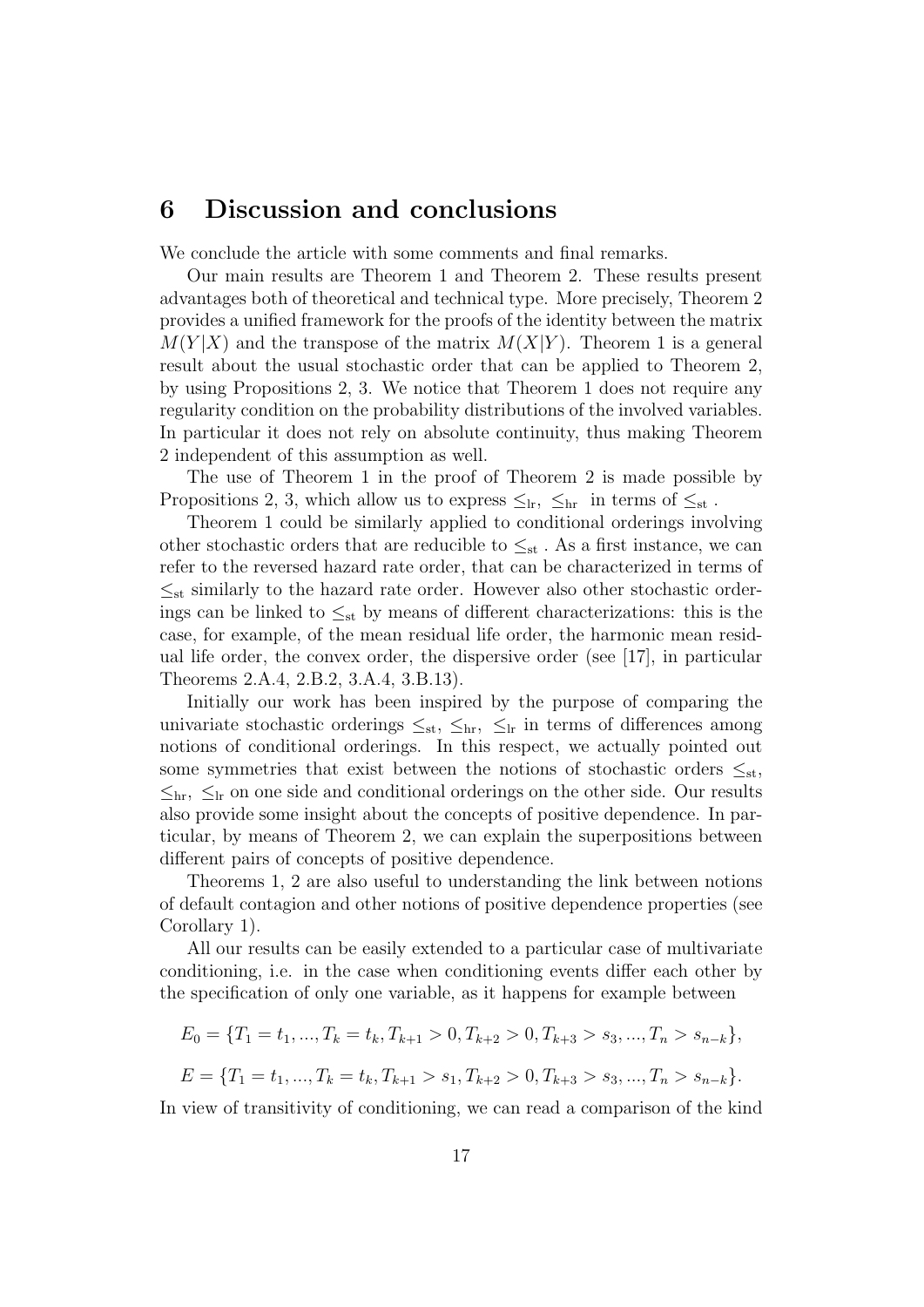$\mathcal{L}(T_{k+2}|E_0) \leq_* \mathcal{L}(T_{k+2}|E)$  as

$$
\mathcal{L}(T_{k+2}|E_0) \leq_* \mathcal{L}((T_{k+2}|E_0)|T_{k+1} > s_1)
$$

and trace it back to the bivariate case treated so far, with

$$
X = T_{k+1} | E_0, Y = T_{k+2} | E_0.
$$

Our results can be suitably extended from the bivariate to the multivariate case. Provided appropriate "weak" notions of multivariate stochastic orders are considered, such an extension can be developed along the same lines of the present article. This will be the subject of some future work.

## Appendix

This section is devoted to recalling basic definitions and theorems concerning stochastic dependence and copulas. For further details, see e.g. [13].

We will consider the following positive dependence properties:

**Definition 6.** •  $(X, Y)$  is Positive Quadrant Dependent (PQD) if

$$
\overline{F}(x,y) \ge \overline{G}_X(x)\overline{G}_Y(y);
$$

- Y is Right Tail Increasing in X (RTI(Y|X)) if  $\frac{F(x, y)}{\equiv}$  $G_X(x)$  $\uparrow x;$
- $(X, Y)$  is Right Corner Set Increasing (RCSI) if

$$
\overline{F}(x,y)\overline{F}(x',y')\geq \overline{F}(x',y)\overline{F}(x,y')
$$

 $\forall x \leq x', y \leq y'$ , i.e.  $\overline{F}$  is Totally Positive of order 2  $(TP_2)$ .

We will consider here only the "joint" absolutely continuous case, with  $f$ joint density. We consider then also

**Definition 7.** • Y is Stochastically Increasing in X  $(SI(Y|X))$  if

$$
\overline{G}_Y(y|X=x) \uparrow x;
$$

•  $(X, Y)$  is Positive Likelihood Ratio Dependent (PLRD) if f is  $TP_2$ .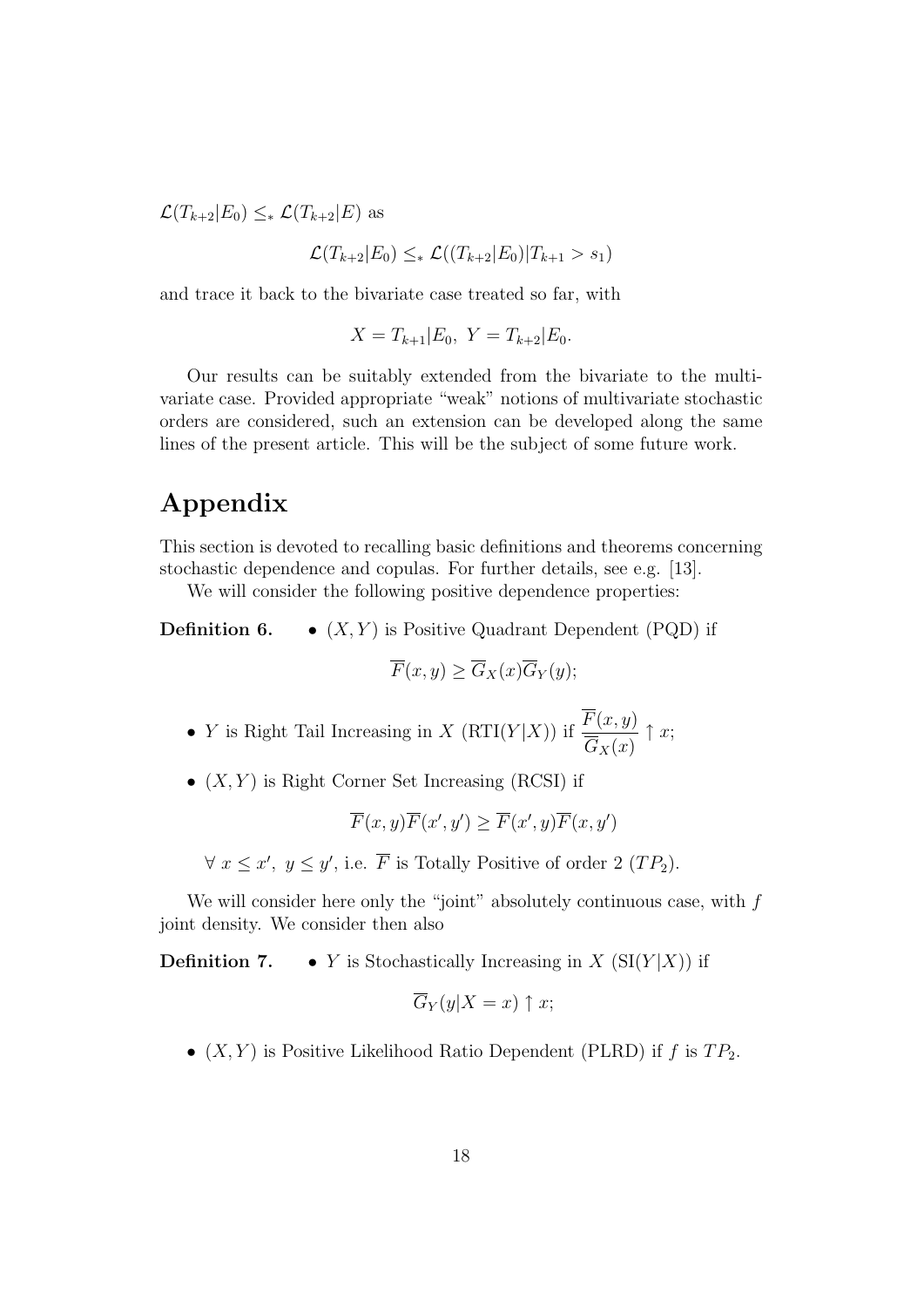As known, the dependence properties of a joint distribution are actually properties of its copula only, i.e. they do not involve the margins.

We recall that a copula can be seen as the distribution function of two r.v.'s  $U$ ,  $V$ , uniformly distributed on  $[0, 1]$ . In the specific, we considered here the survival copula  $\hat{C}(u, v) = \overline{F} \left( \overline{G}_X^{-1}(u), \overline{G}_Y^{-1} \right)$  $y^{-1}(v)\Big)$  .

The dependence properties in Definitions 6, 7 can be restated by the following

- **Definition 8.**  $(X, Y)$  is PQD if and only if  $\hat{C}$  is PQD, i.e. if and only if  $\hat{C}(u, v) \geq uv$ ;
	- RTI $(Y|X)$  if and only if  $\hat{C}$  is LTD $(V|U)$ , i.e. if and only if

$$
\frac{\hat{C}(u,v)}{u} \downarrow u \quad \forall v;
$$

- $(X, Y)$  is RCSI if and only if  $\hat{C}$  is TP<sub>2</sub>;
- SI(Y|X) if and only if  $\hat{C}$  is SI(V|U), i.e. if and only if

$$
\frac{\partial \hat{C}(u,v)}{\partial u} \downarrow u \ \ \forall v;
$$

•  $(X, Y)$  is PLRD if and only if  $\frac{\partial^2 \hat{C}(u, v)}{\partial x^2}$  $\frac{\partial(u,v)}{\partial u \partial v}$  is TP<sub>2</sub>.

## Acknowledgements

We thank the Editors for inviting us to contribute to this Volume in honour of Moshe Shaked.

# References

- [1] E. Arjas, A stochastic process approach to multivariate reliability systems: notions based on conditional stochastic order, Math. Oper. Res. 6 (1981), no. 2, 263–276.
- [2] E. Arjas and I. Norros, Life lengths and association: a dynamic approach, Math. Oper. Res. 9 (1984), no. 1, 151–158.
- [3] B. Bassan and F. Spizzichino, Relations among univariate aging, bivariate aging and dependence for exchangeable lifetimes, J. Multivariate Anal. 93 (2005), no. 2, 313–339.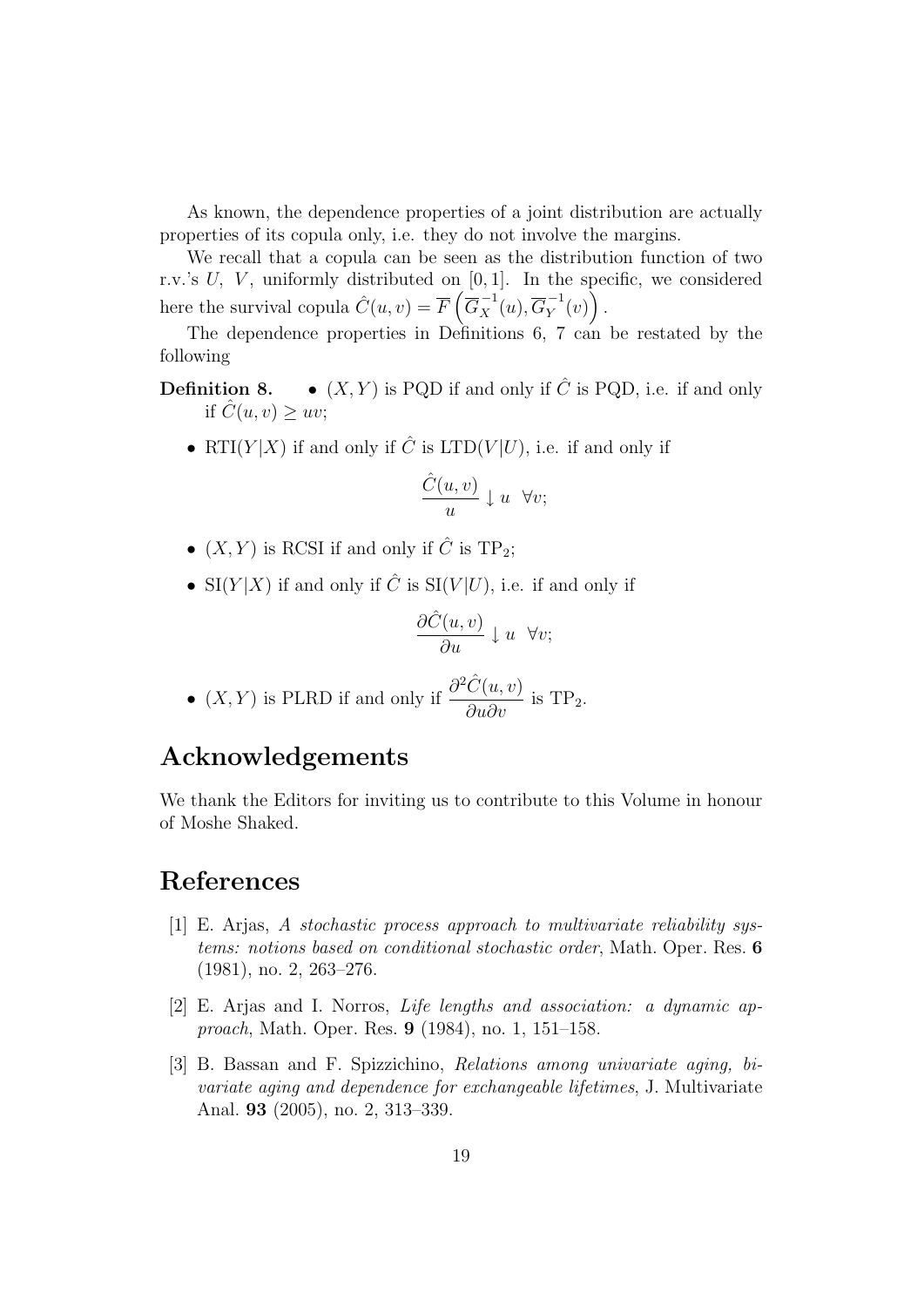- [4] A. Colangelo, T. Hu, and M. Shaked, Conditional orderings and positive dependence, J. Multivariate Anal. 99 (2008), no. 3, 358–371. MR MR2396968 (2008m:60029)
- [5] O. Davidov and A. Herman, New tests for stochastic order with application to case control studies, Journal of Statistical Planning and Inference 139 (2009), no. 8, 2614–2623.
- $[6]$   $\_\_\_\_\_\$ , Multivariate stochastic orders induced by case-control sampling. Methodol. Comput. Appl. Probab. 13 (2011), no. 1, 139–154.
- [7] S. Fahmi, C. A. de B. Pereira, F. Proschan, and M. Shaked, The influence of the sample on the posterior distribution, Communications in Statistics - Theory and Methods 11 (1982), no. 16, 1757–1768.
- [8] H. Joe, Multivariate models and dependence concepts, Chapman & Hall, London, 1997.
- [9] K. Jogdeo, On a probability bound of Marshall and Olkin, Annals of Statistics 6 (1978), 232–234.
- [10] B.-E. Khaledi and S. Kochar, Dependence properties of multivariate mixture distributions and their applications, Annals of the Institute of Statistical Mathematics 53 (2001), no. 3, 620–630.
- [11] M.-L. T. Lee, Dependence by total positivity, Annals of Probability 13 (1985), 572-582.
- [12] A. J. McNeil, R. Frey, and P. Embrechts, Quantitative Risk Management. Concepts, Techniques and Tools, Princeton Series in Finance, Princeton University Press, Princeton, NJ, 2005.
- [13] R. B. Nelsen, An Introduction to Copulas, second ed., Springer Series in Statistics, Springer, New York, 2006.
- [14] I. Norros, Systems weakened by failures, Stochastic Processes and their Applications 20 (1985), 181–196.
- [15] A. R. Sampson and L. R. Whitaker, Estimation of multivariate distributions under stochastic ordering, Journal of the American Statistical Association 84 (1989), no. 406, 541–548.
- [16] M. Shaked and J. G. Shanthikumar, Dynamic multivariate aging notions in reliability theory, Stochastic Processes and their Applications.